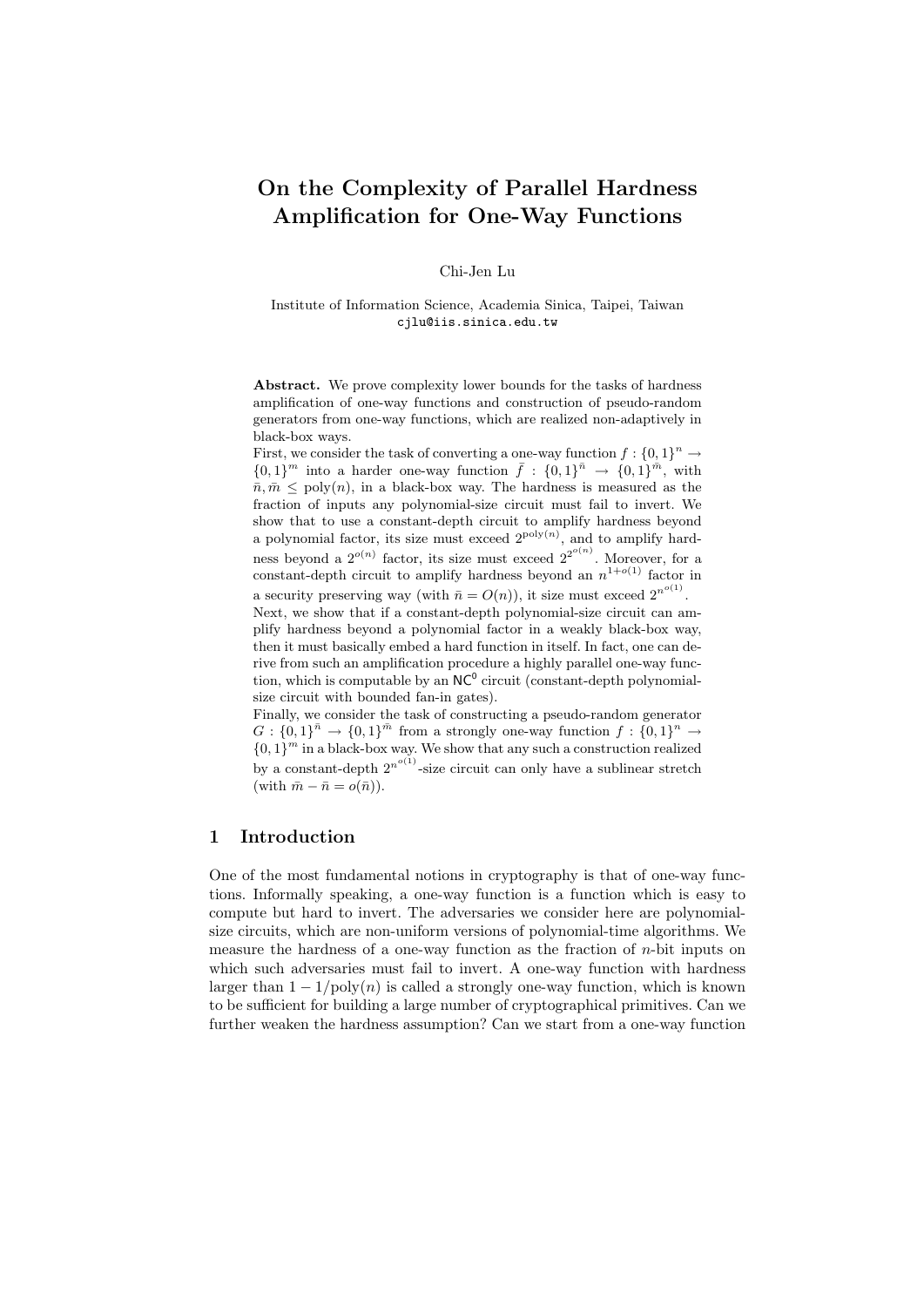which is only hard to invert in a worst-case sense (with hardness  $2^{-n}$ )? This has been a long-standing open problem in cryptography.

It is known that one can start from a weakly one-way function, a one-way function with hardness at least  $1/poly(n)$ . The transformation from a weakly one-way function to a strongly one-way function was first discovered by Yao [21], using the so-called direct product approach. The direct product approach has the advantage of being extremely simple and highly parallel. However, the drawback is that it blows up the input length and thus degrades the security (the hardness of the new function is now measured against much smaller circuits). Ideally, one would like to have a security preserving hardness amplification, in which the new function's input length is only increased by a constant factor. Goldreich et al. [7] gave the first security preserving hardness amplification which transforms any weakly one-way permutation to a strongly one-way permutation of the same input length. Their approach is based on taking random walks on expander graphs and is much more involved than the direct product approach. Moreover, the transformation requires a higher complexity and seems sequential in nature. Therefore, even if the initial function can be evaluated efficiently in parallel, it is not clear if the resulting function will be so. This raises the following question: can a security preserving hardness amplification be carried out in parallel or in a low complexity class?

Another fundamental primitive in cryptography is pseudo-random generator, which stretches a short random seed into a longer random-looking string. A celebrated result due to Håstad et al. shows that a pseudo-random generator can be constructed from any strongly one-way function [9]. A crucial parameter of a pseudo-random generator  $G: \{0,1\}^r \to \{0,1\}^{r+s}$  is its stretch s. In several cryptographical applications, we need the stretch to be at least linear. The pseudo-random generator construction in [9] only has a sublinear stretch. In particular, the hard-core function approach can only extract  $O(\log n)$  pseudorandom bits from a one-way function. Given a pseudo-random generator of sublinear stretch, one can increase the stretch to linear, but the known construction appears inherently sequential. In [20], Viola asked the question: can the construction of pseudo-random generators with linear stretch from one-way functions be realized efficiently in parallel?

In fact, a more general question is: can cryptographic constructions (or reductions) be realized in a low complexity class? Very little is known for the questions we raised above. For the task of hardness amplifications and pseudorandom generator constructions, there has been no success in realizing them in a low complexity class. Could they be impossible tasks? We would like to say so by showing that they basically all require a high complexity. However, it is not clear what this means. For example, suppose there indeed exists a strongly one-way function computed by a low-complexity procedure, then it gives a trivial hardness amplification procedure of low complexity: just ignore the initial weakly one-way function and compute the strongly one-way function from scratch.

Black-Box Constructions. One important paradigm of cryptographic constructions is the so-called black-box constructions [12], in which one cryptographic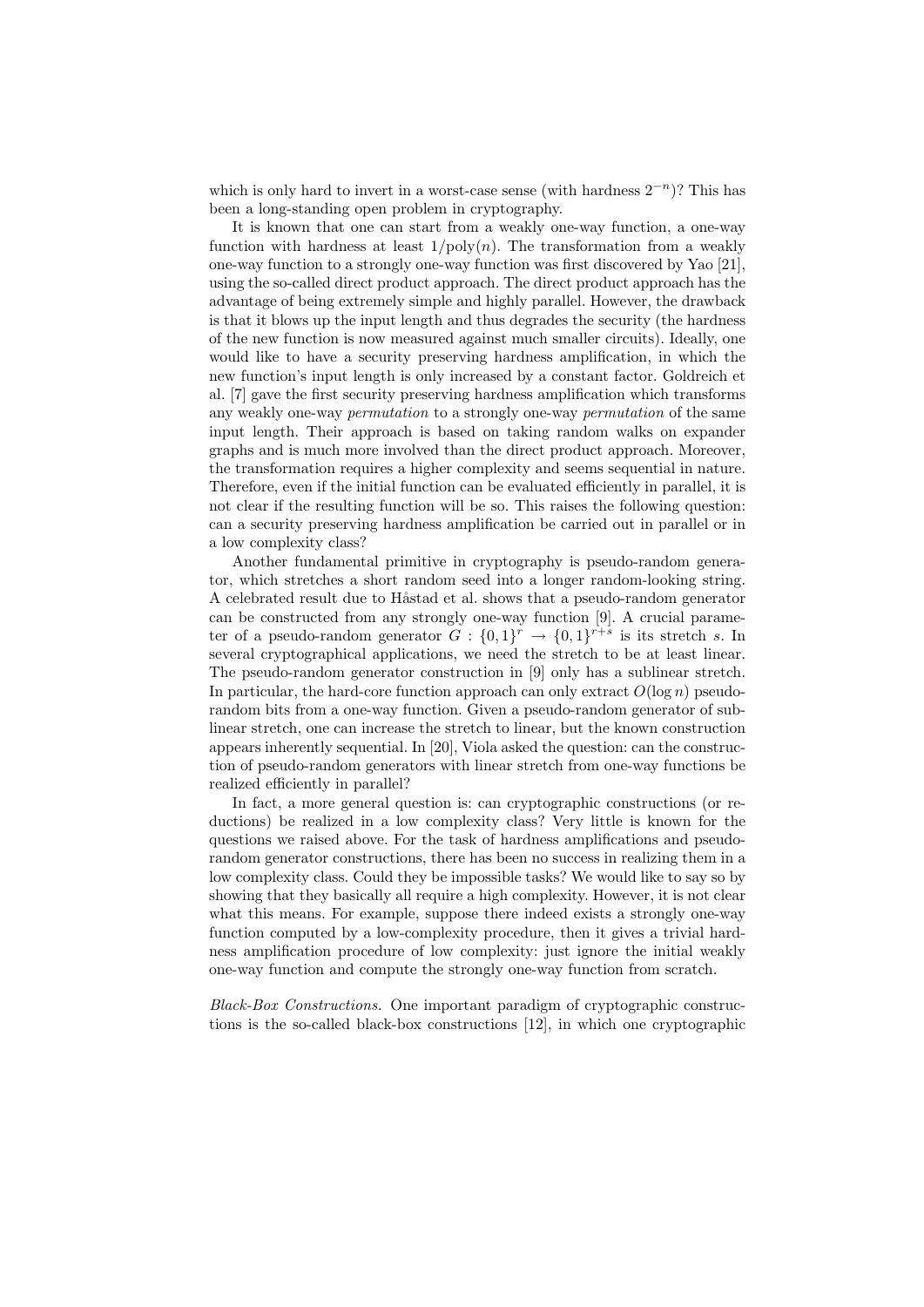primitive is used as a black box to construct another cryptographic primitive. Call a hardness amplification for one-way functions a black-box one if the following two conditions hold. First, the initial function  $f$  is given as a black-box to construct the new function  $\bar{f}$ . That is, there is an oracle algorithm AMP such that  $\bar{f} = \text{AMP}^f$ , so  $\bar{f}$  only uses f as an oracle and does not depend on the internal structure of f. Second, the hardness of the new function  $\bar{f}$  is proved in a black-box way. That is, there is an oracle Turing machine Dec, such that given any A breaking the hardness of  $\bar{f}$ , DEC using A as an oracle can break the hardness of  $f$ . Again, DEC only uses  $A$  as an oracle and does not depend on the internal structure of A. We assume that the procedure Dec makes only a polynomial number of queries to the oracle, and we will study the complexity needed to realize the procedure Amp. In fact, all previous hardness amplification results (and almost all cryptographic reductions) were done in such a black-box way, so it is important to understand its limitation.

A hardness amplification is called a weakly black-box one if only the first condition above is required while the second is dropped, namely, without requiring the hardness of the new one-way function to be guaranteed in a black-box way. Note that it seems difficult to obtain negative results for weakly black-box constructions, because one could always build the function  $f$  from scratch if it exists (without relying on the function  $f$ ). Therefore, showing that this is indeed the case is usually the best one could expect.

Similarly, one can also define the notion of black-box construction of pseudorandom generators from one-way functions.

Previous Lower Bound Results. Lin, Trevisan, and Wee [14] provided complexity lower bounds for black-box hardness amplification of one-way functions. They showed that to amplify a  $\delta$ -hard function to an  $(1 - \varepsilon)$ -hard function in a blackbox way, the procedure AMP must make  $q = \Omega((1/\delta) \log(1/\varepsilon))$  queries to the oracle, and the resulting new function must have an input length longer than that of the initial function by  $\Omega(\log(1/\varepsilon)) - O(\log q)$  bits. They also showed that if there exists a weakly black-box transformation from a  $\delta$ -hard *permutation* to an  $(1 - \varepsilon)$ -hard permutation beating this lower bound, then one-way permutations exist unconditionally.

Viola [20] provided a complexity lower bound for black-box construction of pseudo-random generators from strongly one-way functions. He introduced the notion of parallel black-box construction, in which the procedure Amp works in the following way. Given an input  $\bar{x} \in \{0,1\}^{\bar{n}}$ , AMP first generates nonadaptive queries  $x_1, \ldots, x_t \in \{0,1\}^n$  and an AC<sup>0</sup> (constant-depth polynomialsize) circuit A, then accesses the oracle  $f$  at these  $t$  places to obtain the values  $y_1 = f(x_1), \ldots, y_t = f(x_t)$ , and finally computes the value  $A(y_1, \ldots, y_t)$  as its output. He then showed that if the procedure Amp is realized in this way, then the resulting pseudo-random generator can only have a sublinear stretch.

In a different setting, Lu, Tsai, and Wu [15] considered the hardness of computing Boolean functions instead of inverting one-way functions. They provided complexity lower bounds for procedures which amplify this kind of hardness.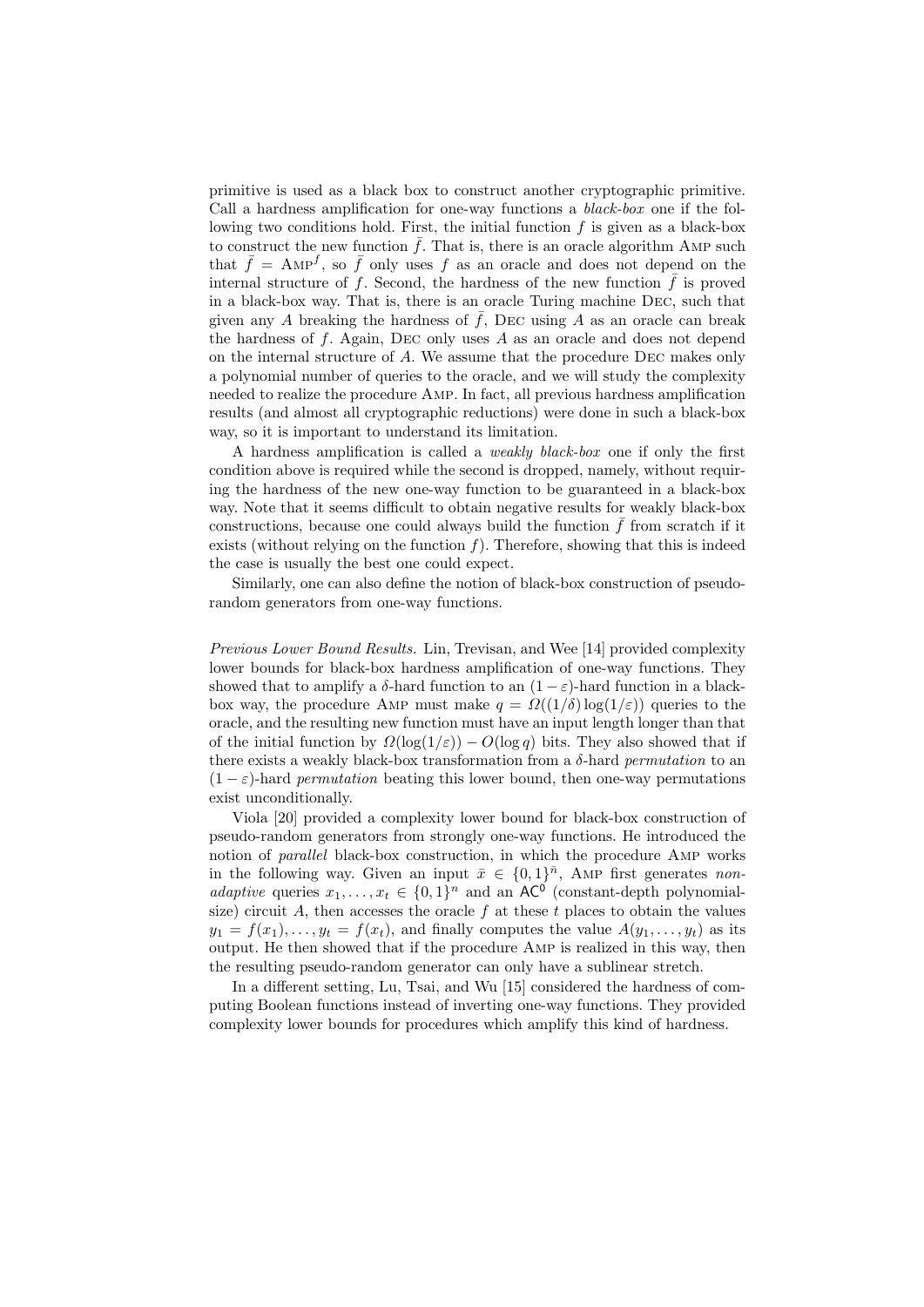Our Results. We adopt Viola's model [20] and consider hardness amplifications and pseudo-random generator constructions realized in a parallel (non-adaptive) way. Our first result shows that any black-box hardness amplification realized by a low-complexity procedure can not increase the hardness substantially. More precisely, consider any black-box hardness amplification which maps any  $\varepsilon$ -hard function  $f: \{0,1\}^n \to \{0,1\}^m$  to an  $\bar{\varepsilon}$ -hard function  $\bar{f}: \{0,1\}^{\bar{n}} \to \{0,1\}^{\bar{m}}$  with  $\bar{n}, \bar{m} \leq \text{poly}(n)$ . We show that a constant-depth circuit of  $2^{\text{poly}(n)}$  size cannot amplify the hardness to any  $\bar{\varepsilon} > \varepsilon \cdot \text{poly}(n)$ , and a constant-depth circuit of  $2^{2^{o(n)}}$  size cannot amplify the hardness to any  $\bar{\varepsilon} > \varepsilon \cdot 2^{o(n)}$ . This implies that a procedure in polynomial hierarchy (PH) cannot amplify hardness beyond a polynomial factor, and an alternating Turing machine with constant alternations and  $2^{o(n)}$  time  $(ATIME(O(1), 2^{o(n)}))$  cannot amplify hardness beyond a  $2^{o(n)}$ factor. As a result, a procedure in PH cannot transform a one-way function with hardness lower than  $1/\text{poly}(n)$  into a one-way function with constant hardness (let alone a strongly one-way function), and a procedure in  $ATIME(O(1), 2^{o(n)})$ cannot transform a one-way function with worst-case hardness into a weakly one-way function (let alone a strongly one-way function). Note that not only do we rule out the possibility of using a polynomial-time procedure for doing such hardness amplifications (as is usually hoped for in cryptography), we show that even a procedure in a high complexity class, such as PH (or  $ATIME(O(1), 2^{o(n)}))$ , can not do the job. This just demonstrates how difficult the task is. Moreover, we show that to have  $\bar{n} = O(n)$ , a constant-depth circuit of  $2^{n^{o(1)}}$  size cannot amplify the hardness to any  $\bar{\varepsilon} > \varepsilon \cdot n^{1+o(1)}$ . This explains why the security preserving hardness amplification procedures of [7, 4] are sequential while the parallel hardness amplification procedure by direct product [21] blows up the input length: they are all done in a black-box way.

Our second result shows that if a parallel weakly black-box hardness amplification can increase the hardness substantially, then it must basically embed a one-way function in itself. More precisely, consider any weakly black-box hardness amplification which maps any  $\varepsilon$ -hard function  $f: \{0,1\}^n \to \{0,1\}^m$  to an  $\bar{\varepsilon}$ -hard function  $\bar{f}: \{0,1\}^{\bar{n}} \to \{0,1\}^{\bar{m}}$ . We show that if an AC<sup>0</sup> circuit can amplify the hardness to  $\bar{\varepsilon} > \sqrt{\varepsilon} \cdot \text{poly}(n)$ , then one can derive from it a one-way function computable in NC<sup>1</sup> with hardness roughly  $\bar{\varepsilon}$ . From [2], this implies the existence of a one-way function computable in  $NC<sup>0</sup>$ . This is interesting in the following sense. Consider one-way functions which are computed in polynomial time or even in a higher complexity class. It is possible for a low-complexity procedure, say in  $AC^0$ , to amplify hardness for such functions, for example using the direct product approach [21]. However, if it amplifies hardness beyond a polynomial factor, we can derive from such an amplification procedure a one-way function which is computable in  $NC^0$ , an extremely low complexity class.

Our third result extends Viola's lower bound for black-box constructions of pseudo-random generators [20]. We show that any black-box construction of pseudo-random generators from strongly one-way functions realized by a constant-depth circuit can only have a sublinear stretch unless the circuit size is exponential. This improves the super-polynomial lower bound of Viola [20].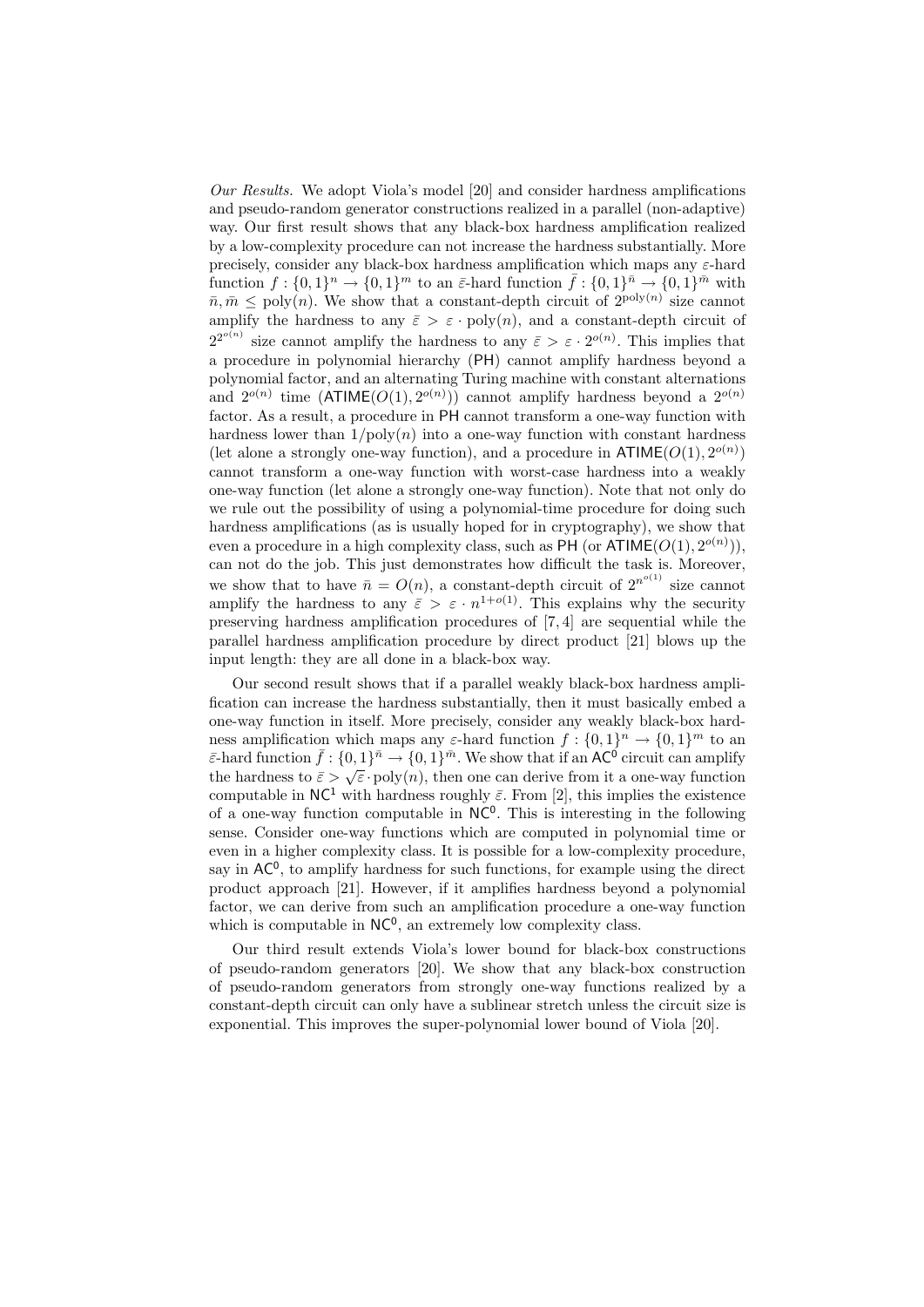Our Techniques. We follow the approach of Viola  $[20]$ , which relies on the fact that applying random restrictions on the input of  $AC^0$  circuits are likely to make their output bits biased since such circuits are insensitive to noise on their input [13, 3]. A similar idea was also used in [15]. However, since our setting is different, we have different problems to solve.

Assume that an  $AC^0$  circuit can amplify hardness beyond a certain bound (the idea can be generalized to a larger class of circuits). It is known that a random function  $f$  is likely to be one-way. As shown in [20], it is still likely to be so even with a random restriction  $\rho$  applied to its output bits, as long as  $\rho$  gives each output bit the symbol  $\star$  (leave the bit free) at a rate above some threshold. On the other hand,  $AC^0$  circuits are likely to become biased after applying a random restriction on its input. As the rate of  $\star$  decreases, the effect a random f on AMP<sup>f</sup> $(\bar{x})$  becomes smaller, for any input  $\bar{x}$ . If the rate of  $\star$  is small enough, the functions  $\text{AMP}^{f|_{\rho}}$ 's for most f become close to each other (agreeing with each other on most inputs). As a result, they are close to some fixed function (depending on  $\rho$ ) which can then be used as an oracle to invert  $f\upharpoonright_{\rho}$ . This would lead to a contradiction, and we could conclude that such hardness amplification cannot be realized by  $AC^0$  circuits.

However, there is an obstacle in front us. In order to guarantee that the functions  $\mathbf{A}^{\mathbf{M} \mathbf{P}} f^{\dagger} \phi$ 's for most f are close to each other, we need the random restriction to give  $\star$  in a very low rate. Had we applied a conventional random restriction, say from  $[5, 8]$  (as was done in  $[20]$ ), we would end up having too few free bits left in  $f(x)$  for almost every x, and consequently  $f\upharpoonright_{\rho}$  would not be one-way for most f. To overcome this problem, we would like the  $\star$ 's to appear in a somewhat clustered fashion: for any x, either  $f(x)$  has no  $\star$  at all, or it has a sufficient number of  $\star$ 's. This motivates us to consider a new kind of random restriction (described in Section 3), and we show that it also makes the output bits of  $AC^0$  circuits highly biased.

This new kind of random restriction also helps us improve the result of Viola. In [20], a super-polynomial size lower bound was shown for black-box constructions of pseudo-random generators from one-way functions. What prevents the argument there from getting a better bound is exactly the same obstacle we just discussed above. Namely, to guarantee  $f\upharpoonright_{\rho}$  being one-way using a conventional random restriction, the rate of  $\star$  cannot be too low, which fails to make the output bits of larger circuits biased enough. With the help of our new random restriction, we are able to overcome this problem and obtain an exponential lower bound.

Another technical contribution of ours is in the derivation of one-way functions from weakly black-box hardness amplification procedures. In the different setting of Boolean functions, if a function  $f: \{0,1\}^n \to \{0,1\}$  agrees on most inputs with a hard-to-compute function  $f' : \{0,1\}^n \to \{0,1\}$  (any adversary fails to compute  $f'$  correctly on a large portion of inputs), then  $f$  itself must also be hard enough, which can be proved in a black-box way. However, this does not seem to be the case for one-way functions. That is, even though a function  $f: \{0,1\}^n \to \{0,1\}^m$  is close to a hard-to-invert function  $f': \{0,1\}^n \to \{0,1\}^m$ ,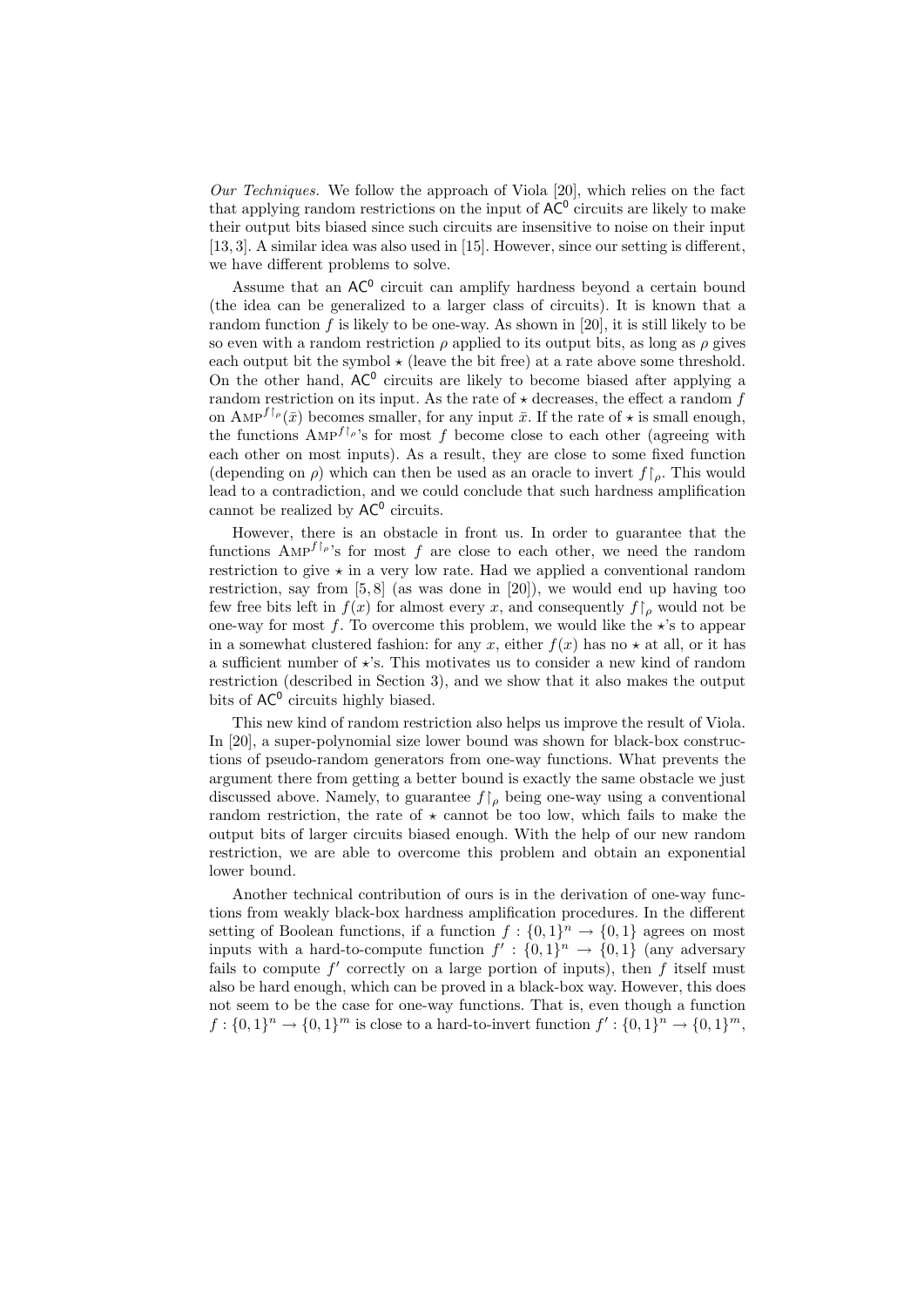it is not clear if f itself must also be hard to invert. In fact, this cannot be proved in a black-box way (more in Section 5). The technique in [14] faces the same problem, and the result there is only on weakly hardness amplification which produces one-way permutations, since the injective condition makes the problem disappear. As we consider a more restricted type of hardness amplification, that realizable in parallel, we are able overcome this difficulty and obtain results for weakly hardness amplification which produces general one-way functions.

#### 2 Preliminaries

For any  $n \in \mathbb{N}$ , let  $[n]$  denote the set  $\{1, 2, ..., n\}$  and let  $\mathcal{U}_n$  denote the uniform distribution over the set  $\{0,1\}^n$ . When sampling from a finite set, the default distribution we use is the uniform one. For a string  $x \in \mathbb{Z}^n$ , let  $x_i$ , for  $i \in [n]$ , denote the entry in the i'th dimension of x, and let  $x_I$ , for  $I \subseteq [n]$ , denote the substring of x which is the projection of x onto those dimensions in  $I$ .

We will consider functions computed by Boolean circuits of AND/OR/NOT gates. Let NC<sup>i</sup> denote the class of functions computed by circuits of depth  $O(\log^i n)$  and size poly(n) with *bounded* fan-in gates. Let  $AC(d, s)$  denote the class of functions computed by circuits of depth  $d$  and size  $s$  with unbounded fanin gates. Let  $AC^0(s)$  denote the class  $AC(O(1), s)$ , and note that  $AC^0(\text{poly}(n))$ corresponds to the standard complexity class  $AC^0$ . Let  $ATIME(d, t)$  denote the class of functions computed by alternating Turing machines in time  $t$  with  $d$ alternations. The class  $ATIME(O(1), poly(n))$  corresponds to the polynomialtime hierarchy PH. More information about complexity classes can be found in standard textbooks, such as [18].

Next, we will introduce the notion of one-way functions and pseudo-random generators. Informally speaking, a function is called a one-way function if it is easy to compute but hard to invert. For a many-to-one function  $f$ , we say that an algorithm M inverts  $f(x)$  if  $M(f(x))$  is in the preimage of  $f(x)$ , namely,  $f(M(f(x))) = f(x)$ . When we mention a function  $f: \{0,1\}^n \to \{0,1\}^m$ , we usually mean a sequence of functions  $(f: \{0,1\}^n \to \{0,1\}^{m(n)})_{n \in \mathbb{N}}$ , and when we make a statement about  $f$ , we usually mean that it holds for any sufficiently large  $n \in \mathbb{N}$ .

**Definition 1.** A function  $f: \{0,1\}^n \to \{0,1\}^m$  is  $(n, m, \varepsilon)$ -hard, or  $\varepsilon$ -hard for short, if for any polynomial-size circuit M,  $Pr_{x \in \mathcal{U}_n} [M^f \text{ fails to invert } f(x)] \geq$ ε. A function  $f: \{0,1\}^n \to \{0,1\}^m$  is an  $(n, m, \varepsilon)$ -OWF, or  $\varepsilon$ -OWF for short, if it can be computed in polynomial time but is  $\varepsilon$ -hard to invert.

A pseudo-random generator is a function which stretches a short random seed into a longer random-looking string.

**Definition 2.** A function  $M : \{0,1\}^m \rightarrow \{0,1\}$  *ε*-distinguishes a function g:  ${0,1}^n \to {0,1}^m$  if  $|\Pr_{x \in \mathcal{U}_n}[M(g(x)) = 1] - \Pr_{y \in \mathcal{U}_m}[M(y) = 1]| > \varepsilon$ . function  $g: \{0,1\}^n \to \{0,1\}^m$ , with  $n < m$ , is an  $(n,m,\varepsilon)$ -PRG, or  $\varepsilon$ -PRG for short, if it can be computed in polynomial time, but no polynomial-size circuit can  $\varepsilon$ -distinguish g.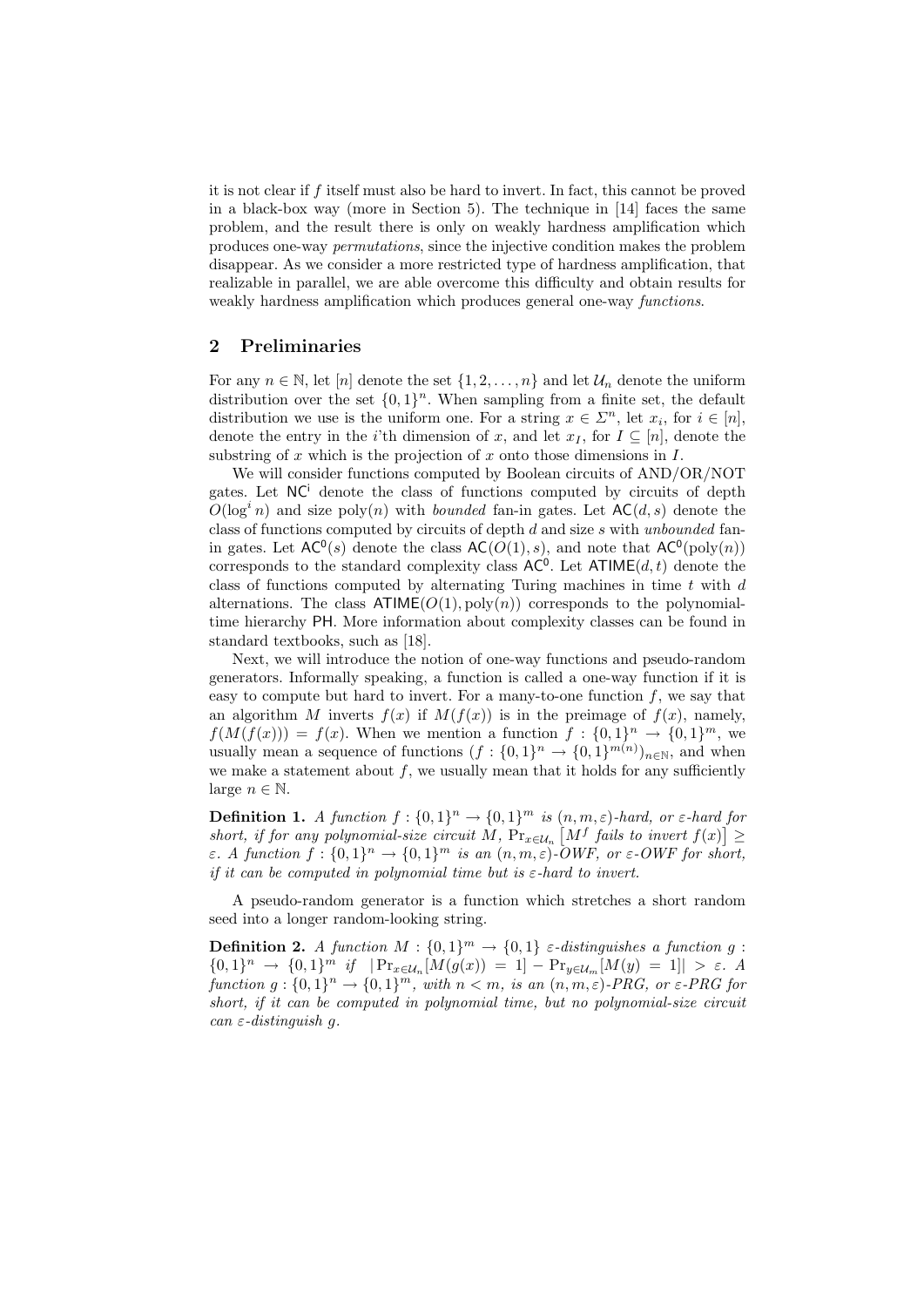#### 2.1 Black-Box Constructions

Next, we introduce the notion of black-box hardness amplification.

**Definition 3.** A black-box hardness amplification from  $(n, m, \varepsilon)$ -hard functions to  $(\bar{n}, \bar{m}, \bar{\varepsilon})$ -hard functions consists of two oracle algorithms AMP and DEC satisfying the following two conditions. First, for any  $f: \{0,1\}^n \to \{0,1\}^m$ , AMP<sup>f</sup> is a function from  $\{0,1\}^{\bar{n}}$  to  $\{0,1\}^{\bar{m}}$ . Second, DEC makes at most poly $(n)$  oracle queries, and for any  $f: \{0,1\}^n \to \{0,1\}^m$  and  $\overline{M} : \{0,1\}^{\overline{n}} \to \{0,1\}^{\overline{n}}$ , if  $Pr_{\bar{x} \in \mathcal{U}_n}[\bar{M} \text{ inverts } \text{AMP}^f(\bar{x})] > 1 - \bar{\varepsilon},^1 \text{ then } Pr_{x \in \mathcal{U}_n}[\text{DEC}^{\bar{M},f} \text{ inverts } f(x)] >$  $1 - \varepsilon$ .

Here the transformation of the initial function  $f$  into a harder function is done in a black-box way, as the harder function  $\text{AMP}^f$  only uses f as an oracle. Furthermore, the hardness of  $AMP<sup>f</sup>$  is also guaranteed in a black-box way, in the sense that any algorithm  $\overline{M}$  breaking the hardness condition of AMP<sup>f</sup> can be used as an oracle for Dec to break the hardness condition of f. We call Amp the encoding procedure and Dec the decoding procedure.

A weaker notion is the following weakly black-box hardness amplification, in which only the encoding is required to be done in a black-box way.

**Definition 4.** A weakly black-box hardness amplification from  $(n, m, \varepsilon)$ -hard functions to  $(\bar{n}, \bar{m}, \bar{\varepsilon})$ -hard functions consists of an oracle algorithm AMP such that AMP<sup>f</sup> is  $(\bar{n}, \bar{m}, \bar{\varepsilon})$ -hard given any  $(n, m, \varepsilon)$ -hard function f.

Following [20], we consider the notion of parallel black-box hardness amplification. In [20], only the case with  $d = O(1)$  and  $s \leq poly(n)$  was considered, but here we allow arbitrary d and s. This makes our impossibility results stronger, since we rule out a larger class of hardness amplification procedures.

**Definition 5.** We say that a black-box hardness amplification is realized by  $\mathsf{AC}(d, s)$  if the following additional condition holds. Given any  $\bar{x} \in \{0, 1\}^{\bar{n}}$ , AMP first produces an  $\mathsf{AC}(d, s)$  circuit A and makes  $t \leq \text{poly}(s)$  non-adaptive queries  $x_1, \ldots, x_t \in \{0,1\}^n$  to the oracle to obtain answers  $y_1, \ldots, y_t \in \{0,1\}^m$ , and then computes its output as  $A(y_1, \ldots, y_t)$ .

Note that  $x_1, \ldots, x_t$  and A only depend on  $\bar{x}$  and are independent of the oracle f. For the black-box case, no complexity constraint is placed on the part of generating the queries and the circuit, which again makes our impossibility results stronger. For the weakly black-box case, we need this part to be computed by an  $\mathsf{AC}(d, s)$  circuit too, since we want to derive from the procedure AMP and efficiently computable one-way function. Similarly, one can define the notion of black-box construction of pseudo-random generators from hard functions, which is omitted here and can be found in [20].

<sup>&</sup>lt;sup>1</sup> Here we consider the case that  $\bar{M}$  does not query AMP<sup>f</sup>. This makes such hardness amplification easier to find and our impossibility results stronger.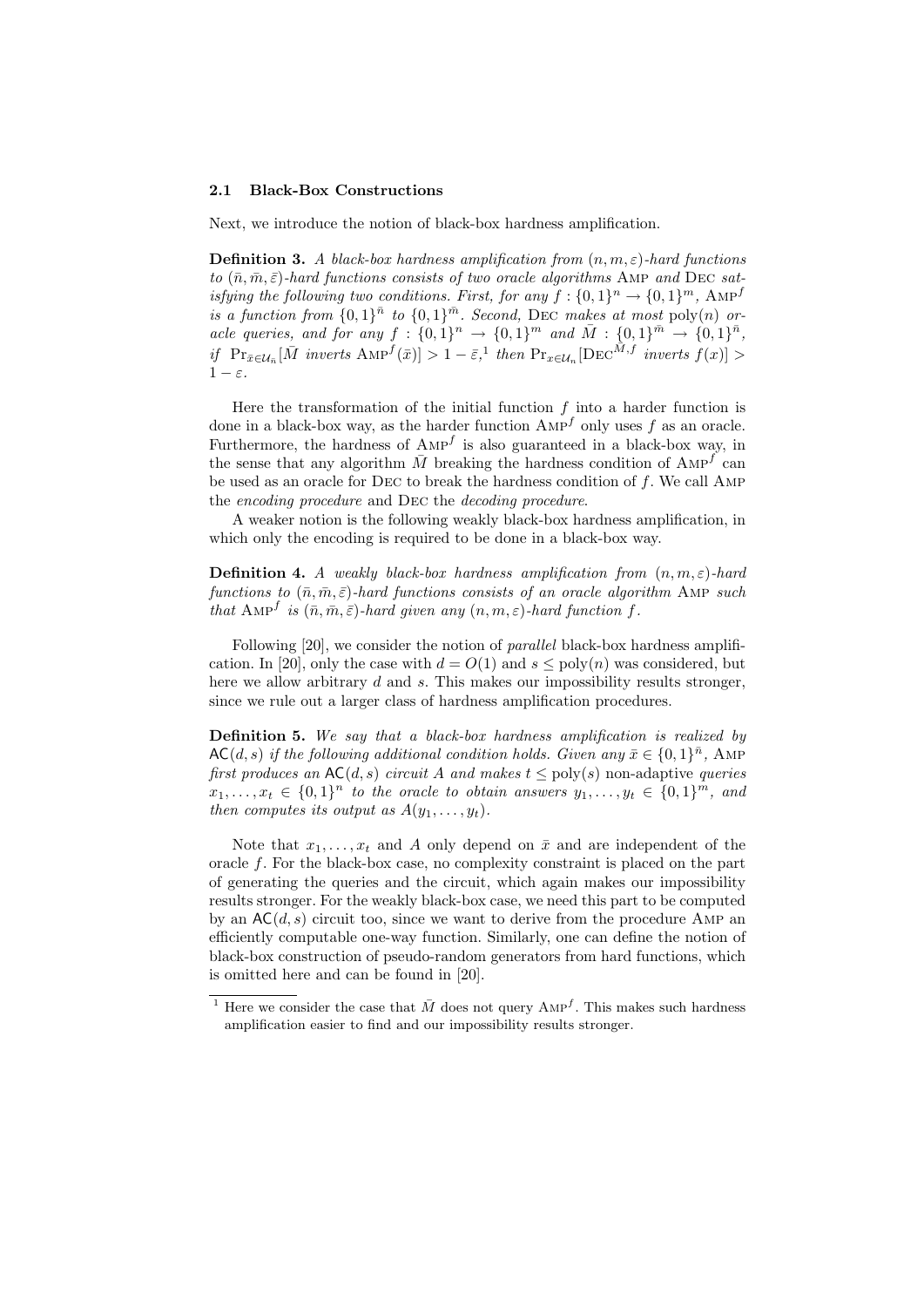#### 2.2 Limited Independence

A sequence of random variables is called  $k$ -wise independent if any  $k$  of them are independent. It is well known that such a space can be sampled in a randomnessefficient way.

**Fact 1** Any k-wise independent random variables  $X_1, \ldots, X_N \in V$  can be generated in polynomial time using a seed of length  $O(k(\log N + \log |V|)).$ 

A sequence of variables is called  $(k, \delta)$ -wise independent if any k of them together has a statistical distance at most  $\delta$  to the uniform distribution. We need efficient constructions of such a space from  $[16, 1]$ . From this, we can obtain the following, whose proof is omitted due to the space constraint.

**Lemma 1.** Suppose  $b \ge t^2/\varepsilon^3$ . Then there exists a family  $\bar{\mathcal{H}}$  of hash functions from  $\{0,1\}^n$  to  $[b]$  which can be sampled using a seed of length  $r_0 = O(\log n +$  $\log b + \log(1/\varepsilon)$  and satisfies the following two properties.

- 1. For any distinct  $x_1, \ldots, x_t \in \{0,1\}^n$ , the probability over  $h \in \overline{\mathcal{H}}$  that  $h(x_i) =$  $h(x_i)$  for some  $i \neq j$  is at most  $o(\varepsilon)$ .
- 2. For any  $S \subseteq [b]$  of size 3 $\varepsilon b$ , the probability over  $h \in \overline{\mathcal{H}}$  that  $h(x) \in S$  for less than  $2\varepsilon$  fraction of x is at most  $o(\varepsilon)$ .

#### 2.3 Fourier Analysis

As in [20], we will apply Fourier analysis on Boolean functions. For  $N \in \mathbb{N}$ and  $I \subseteq [N]$ , define the function  $\chi^I : \{-1,1\}^n \to \{-1,1\}$  as  $\chi^I(x) = \prod_{i \in I} x_i$ for any  $x \in \{-1,1\}^N$ . For any  $C : \{-1,1\}^N \to \{-1,1\}$  and any  $I \subseteq [N]$ , let  $C(I) = \mathop{\mathbb{E}}_{x \in \{-1,1\}^N} [C(x) \cdot \chi^I(x)]$ . Here are some useful facts.

**Fact 2** For any  $C: \{-1,1\}^N \to \{-1,1\}$  and for any  $x \in \{-1,1\}^N$ ,  $C(x) = \sum_l \hat{C}(I) \cdot \chi^I(x)$ .  $I \hat{C}(I) \cdot \chi^{I}(x)$ .

Lemma 2. [19] For any  $C: \{-1,1\}^N \to \{-1,1\} \in AC(d,s), \sum_{I} \hat{C}(I)^2(1-s)$  $(2\delta)^{|I|} \ge 1 - O(\delta \log^{d-1} s).$ 

# 3 Random Restriction

We will need the notion of random restriction [5, 8]. A restriction  $\rho$  on m variables is an element of  $\{0,1,\star\}^m$ , or seen as a function  $\rho : [m] \to \{0,1,\star\}$ . A variable is fixed by  $\rho$  if it receives a value in  $\{0,1\}$  while a variable remains free if it receives the symbol  $\star$ . For a string  $y \in \{0,1\}^m$  and a restriction  $\rho \in \{0,1,\star\}^m$ , let  $y|_{\rho} \in \{0,1\}^m$  be the restriction of y with respect to  $\rho$ : for  $i \in [m]$ , the *i*'th bit of  $y|_{\rho}$  is  $y_i$  if  $\rho_i = \star$  and is  $\rho_i$  if  $\rho_i \in \{0,1\}$ . For a string  $z \in \{0,1,\star\}^m$ , let  $\#_{\star}(z)$  denote the number of *i*'s such that  $z_i = \star$ .

As in [20], we will consider applying a random restriction to a function  $f$ :  $\{0,1\}^n \to \{0,1\}^m$  in the following sense. Take a restriction  $\rho \in \{0,1,\star\}^{2^n m}$ , seen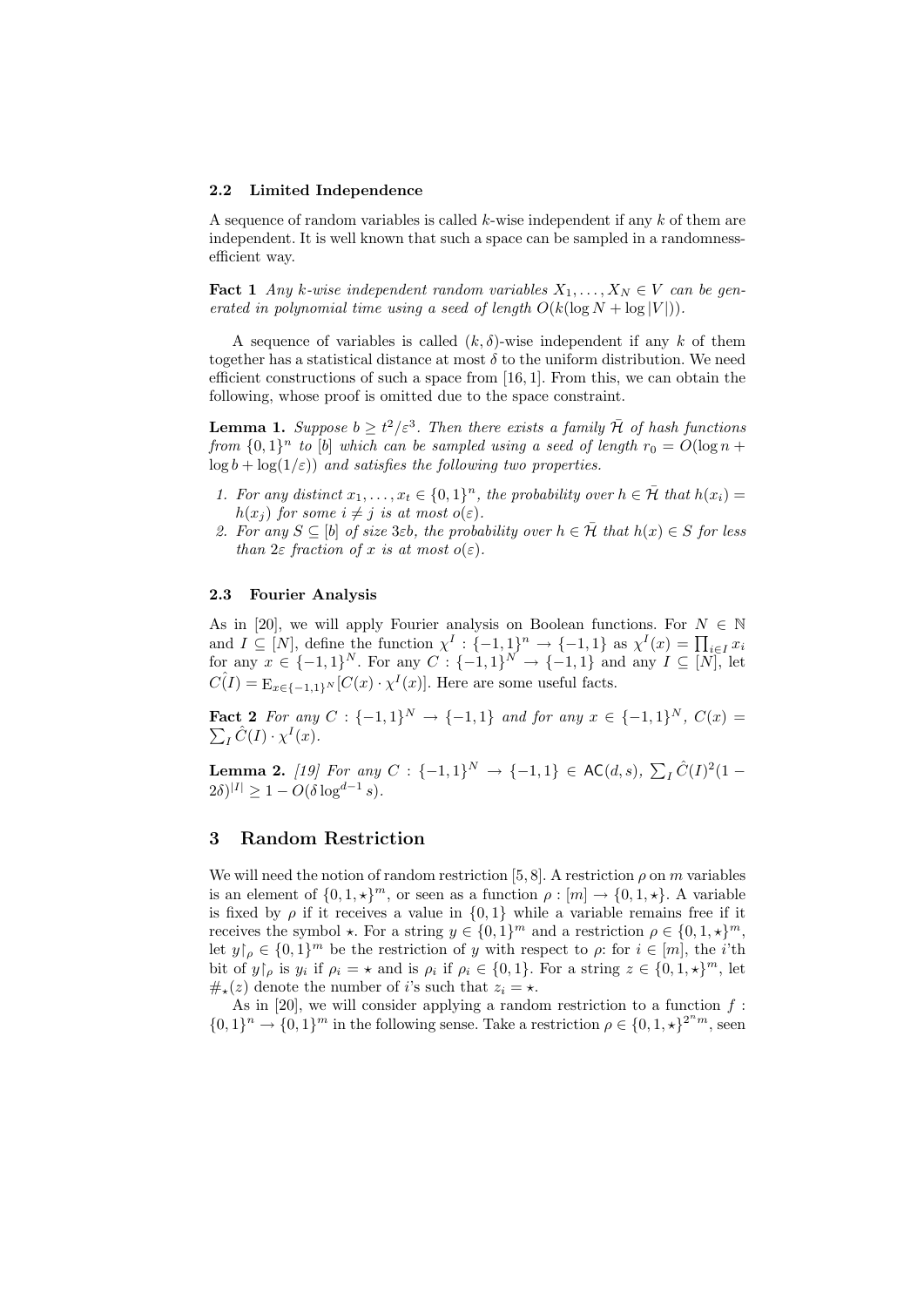as a function  $\rho: \{0,1\}^n \to \{0,1,\star\}^m$ , let  $f\upharpoonright_{\rho}$  be the function from  $\{0,1\}^n$  to  $\{0,1\}^m$  such that for  $x \in \{0,1\}^n$ ,  $f|_{\rho}(x) = f(x)|_{\rho(x)}$ , the result of applying the restriction  $\rho(x) \in \{0, 1, \star\}^m$  on  $f(x) \in \{0, 1\}^m$ .

Let  $\mathcal{R}_{\delta}^m$  denote the random restriction (distribution over restrictions) on  $m$ variables such that each variable independently receives the symbol  $\star$  with probability  $\delta$ , the value 1 with probability  $(1-\delta)/2$ , and the value 0 with probability  $(1 - \delta)/2$ . For our purpose later, we will need a new kind of random restriction.

**Definition 6.** Let  $\mathcal{R}_{\alpha,\beta}^{1,m}$  be the random restriction on m variables defined as  $\mathcal{R}_{\alpha,\beta}^{1,m}=\alpha\cdot\mathcal{R}_{\beta}^{m}+(1-\alpha)\cdot\mathcal{R}_{0}^{m}$ . That is,  $\mathcal{R}_{\alpha,\beta}^{1,m}$  distributes as  $\mathcal{R}_{\beta}^{m}$  with probability  $\alpha$ and as  $\mathcal{R}_0^m = \mathcal{U}_m$  with probability  $1 - \alpha$ . Let  $\mathcal{R}_{\alpha,\beta}^{t,m}$  be the random restriction on  $tm\,\,variables,\,\,defined\,\,as\,\, \mathcal{R}_{\alpha,\beta}^{t,m}=(\mathcal{R}_{\alpha,\beta}^{1,m})^t,\,\,namely,\,t\,\,independent\,\,copies\,\,of\,\mathcal{R}_{\alpha,\beta}^{1,m}.$ 

It is known that  $AC^0$  circuits are insensitive to noise and (standard kind of) random restrictions are likely to make their output values highly biased [13, 3, 20]. We show that this is still true with respect to our new kind of random restrictions.

**Lemma 3.** For any  $C: \{0,1\}^{tm} \to \{0,1\} \in AC(d,s)$ , the probability over  $\rho \in$  $\mathcal{R}^{t,m}_{\alpha,\beta}$  and  $y, y' \in \mathcal{U}_{tm}$  that  $C(y \restriction_{\rho}) \neq C(y' \restriction_{\rho})$  is at most  $O(\alpha \beta \log^{d-1} s)$ .

*Proof.* We would like to apply Fourier analysis on C, so for now let us use  $\{-1,1\}$ for the binary values  $\{0, 1\}$ . Partition the tm input positions evenly into t parts  $B_1, \ldots, B_t$  of size m, with  $B_i = \{(i-1)m + 1, \ldots, im\}.$ 

We know that  $\Pr_{\rho; y, y'}[C(y|_{\rho}) \neq C(y'|_{\rho})] = \frac{1}{2} (1 - \mathbb{E}_{\rho; y, y'}[C(y|_{\rho}) \cdot C(y'|_{\rho})]).$ From Fact 2,  $E_{\rho; y, y'}[C(y)\rho] \cdot C(y'\rho)]$  is equal to

$$
\underset{\rho; y, y'}{\mathbf{E}} \left[ \left( \sum_{I \subseteq [tm]} \hat{C}(I) \chi^{I}(y \restriction_{\rho}) \right) \cdot \left( \sum_{J \subseteq [tm]} \hat{C}(J) \chi^{J}(y' \restriction_{\rho}) \right) \right]
$$
\n
$$
= \sum_{I, J \subseteq [tm]} \hat{C}(I) \cdot \hat{C}(J) \cdot \underset{\rho; y, y'}{\mathbf{E}} \left[ \chi^{I}(y \restriction_{\rho}) \cdot \chi^{J}(y' \restriction_{\rho}) \right].
$$

To bound the expectation  $E_{\rho;y,y'}[\chi^I(y|_{\rho}) \cdot \chi^J(y'|\rho)]$ , consider two cases.

=

Case 1:  $I \neq J$ . There must exist some block  $B_i$  such that  $B_i \cap I \neq B_i \cap J$ . Observe that  $E_{\rho;y,y'}[\chi^I(y|_{\rho})\cdot\chi^J(y'|_{\rho})]$  is qual to

$$
\mathop{\mathbf{E}}_{\rho;y,y'} \left[ (\chi^{I \cap B_i}(y \restriction_{\rho}) \cdot \chi^{J \cap B_i}(y' \restriction_{\rho})) (\chi^{I \setminus B_i}(y \restriction_{\rho}) \cdot \chi^{J \setminus B_i}(y' \restriction_{\rho})) \right] \n= \mathop{\mathbf{E}}_{\rho;y,y'} \left[ \chi^{I \cap B_i}(y \restriction_{\rho}) \cdot \chi^{J \cap B_i}(y' \restriction_{\rho}) \right] \mathop{\mathbf{E}}_{\rho;y,y'} \left[ \chi^{I \setminus B_i}(y \restriction_{\rho}) \cdot \chi^{J \setminus B_i}(y' \restriction_{\rho}) \right],
$$

where the second equality is because  $\chi^{I \cap B_i}(y \restriction_{\rho}) \cdot \chi^{J \cap B_i}(y' \restriction_{\rho})$  and  $\chi^{I \setminus B_i}(y \restriction_{\rho})$ .  $\chi^{J \setminus B_i}(y'|_{\rho})$  are distributed independently. Note that

$$
\mathop{\mathbf{E}}\limits_{\rho; y, y'} \left[ \chi^{I \cap B_i} (y \restriction_{\rho}) \cdot \chi^{J \cap B_i} (y' \restriction_{\rho}) \right] = \mathop{\mathbf{E}}\limits_{\rho_i; y_i, y_i'} \left[ \chi^{I \cap B_i} (y_i \restriction_{\rho_i}) \cdot \chi^{J \cap B_i} (y_i' \restriction_{\rho_i}) \right],
$$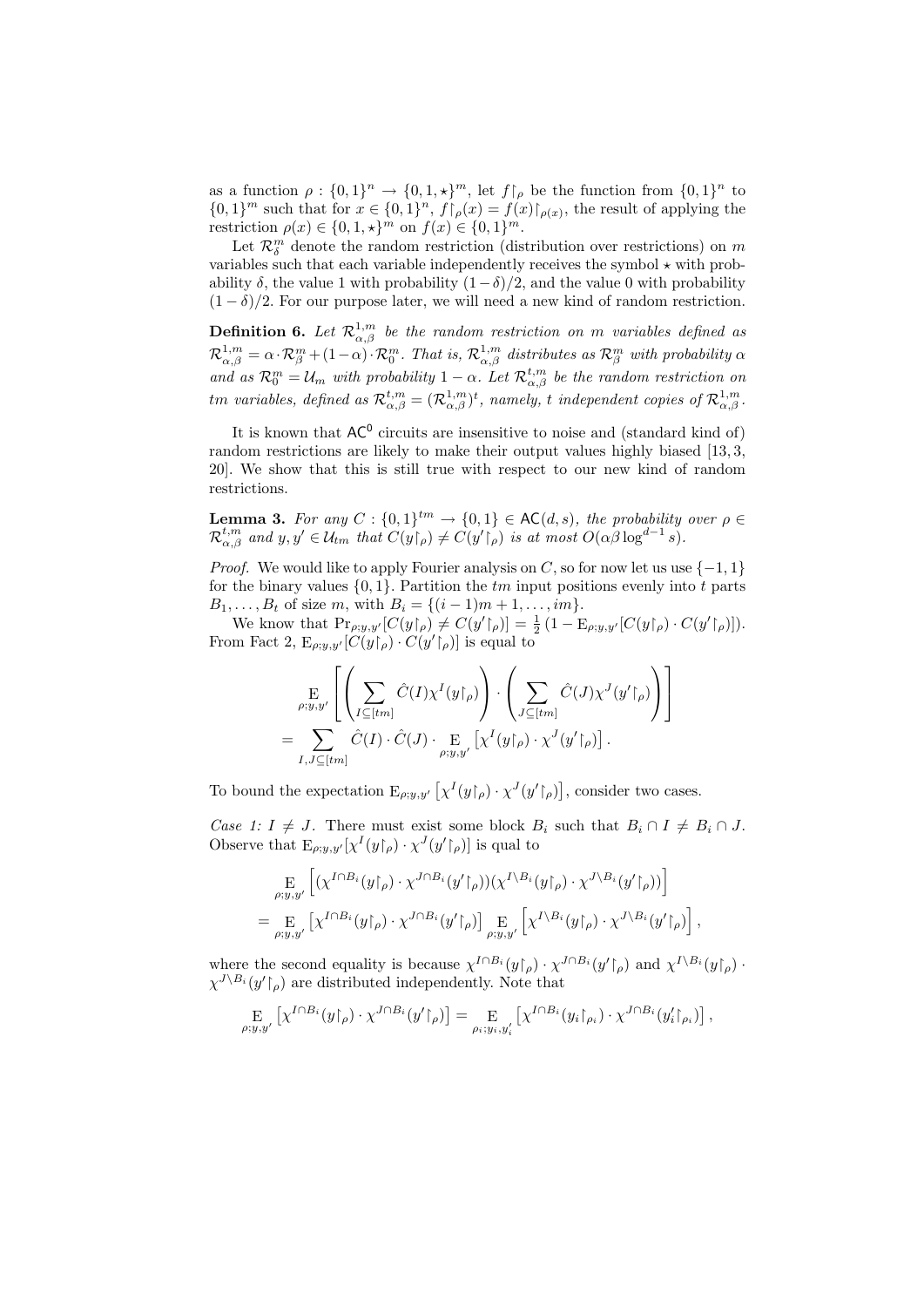with  $\rho_i \in \mathcal{R}_{\alpha,\beta}^{1,m} = (1-\alpha) \cdot \mathcal{R}_0^m + \alpha \cdot \mathcal{R}_{\beta}^m$  and  $y_i, y_i' \in \mathcal{U}_m$ , so the expectation is

$$
(1 - \alpha) \cdot \underset{\rho_i \in \mathcal{R}_{\beta}^m; y_i, y_i'}{\operatorname{E}} \left[ \chi^{I \cap B_i}(y_i |_{\rho_i}) \cdot \chi^{J \cap B_i}(y_i' |_{\rho_i}) \right] + \alpha \cdot \underset{\rho_i \in \mathcal{R}_{\beta}^m; y_i, y_i'}{\operatorname{E}} \left[ \chi^{I \cap B_i}(y_i |_{\rho}) \cdot \chi^{J \cap B_i}(y_i' |_{\rho_i}) \right],
$$

which is  $0 + 0 = 0$ . This implies that  $E_{\rho; y, y'}[\chi^I(y|_{\rho}) \cdot \chi^J(y'|_{\rho})] = 0$  when  $I \neq J$ .

Case 2:  $I = J$ . Partition I into t parts  $I_1, \ldots, I_t$  where  $I_i = I \cap B_i$ . Then,

$$
\begin{split} \mathop{\mathbf{E}}_{\rho;y,y'} \left[ \chi^I(y{\upharpoonright}_{\rho}) \cdot \chi^I(y'{\upharpoonright}_{\rho}) \right] &= \mathop{\mathbf{E}}_{\rho;y,y'} \left[ \prod_{i \in [t]} \chi^{I_i}(y_i{\upharpoonright}_{\rho_i}) \cdot \chi^{I_i}(y'_i{\upharpoonright}_{\rho_i}) \right] \\ &= \prod_{i \in [t]} \mathop{\mathbf{E}}_{\rho_i;y_i,y'_i} \left[ \chi^{I_i}(y_i{\upharpoonright}_{\rho_i}) \cdot \chi^{I_i}(y'_i{\upharpoonright}_{\rho_i}) \right] \\ &= \prod_{i \in [t]} \left( (1-\alpha) \cdot 1 + \alpha \cdot (1-\beta)^{|I_i|} \right) \\ &\geq \prod_{i \in [t]} (1-\alpha\beta)^{|I_i|} \\ &= (1-\alpha\beta)^{|I|}, \end{split}
$$

where the inequality follows from Jensen's inequality.<sup>2</sup>

Combining the two cases, we have  $E_{\rho; y, y'} [C(y|_{\rho}) \cdot C(y' |_{\rho})]$  equal to

$$
\sum_{I} \hat{C}(I)^2 \cdot \underset{\rho; y, y'}{\mathbf{E}} \left[ \chi^I(y\restriction_{\rho}) \cdot \chi^I(y'\restriction_{\rho}) \right] \ge \sum_{I} \hat{C}(I)^2 \cdot (1 - \alpha \beta)^{|I|},
$$

which equals to  $1 - O(\alpha \beta \log^{d-1} s)$  by Lemma 2. Then,

$$
\Pr_{\rho; y, y'} \left[ C(y \restriction_{\rho}) \neq C(y' \restriction_{\rho}) \right] = \frac{1}{2} \left( 1 - \mathop{\mathbf{E}}_{\rho; y, y'} \left[ C(y \restriction_{\rho}) \cdot C(y' \restriction_{\rho}) \right] \right) = O(\alpha \beta \log^{d-1} s).
$$

Note that a random restriction from  $\mathcal{R}^{1,m}_{\alpha,\beta}$  can be sampled using a seed of length  $\ell_1 + m\ell_2$  consisting of  $m + 1$  parts. The first part of the seed has length  $\ell_1 = O(\log(1/\alpha))$  and is used to determine whether the restriction  $\mathcal{R}_{\beta}^m$  or  $\mathcal{R}_0^m$  is applied. The remaining m parts of the seed, each of length  $\ell_2 = O(\log(1/\beta))$ , are used to generate the m symbols in  $\{0, 1, \star\}$ . For simplicity, we use a longer seed of length  $\ell = (m + 1)\ell_0$  and let each part have the same length  $\ell_0 = \max(\ell_1, \ell_2)$ .

Furthermore, there is an  $AC^0(\text{poly}(\ell))$  circuit W which given such a random seed of length  $\ell$  produces the random restriction  $\mathcal{R}_{\alpha,\beta}^{1,m}$ . Thus, a random restriction from  $\mathcal{R}_{\alpha,\beta}^{b,m}$  can be sampled using a seed of length  $b\ell$  and produced by an  $AC^0(\text{poly}(b\ell))$  circuit  $W^b$ , the concatenation of b independent copies of W.

<sup>&</sup>lt;sup>2</sup> Consider the function  $f(x) = (1 - \beta x)^k$ , which is convex for x in the interval [0, 1]. Then  $(1-\alpha)\cdot 1+\alpha\cdot (1-\beta)^k = (1-\alpha)\cdot f(0)+\alpha\cdot f(1) \geq f((1-\alpha)\cdot 0+\alpha\cdot 1) = (1-\alpha)\beta^k$ .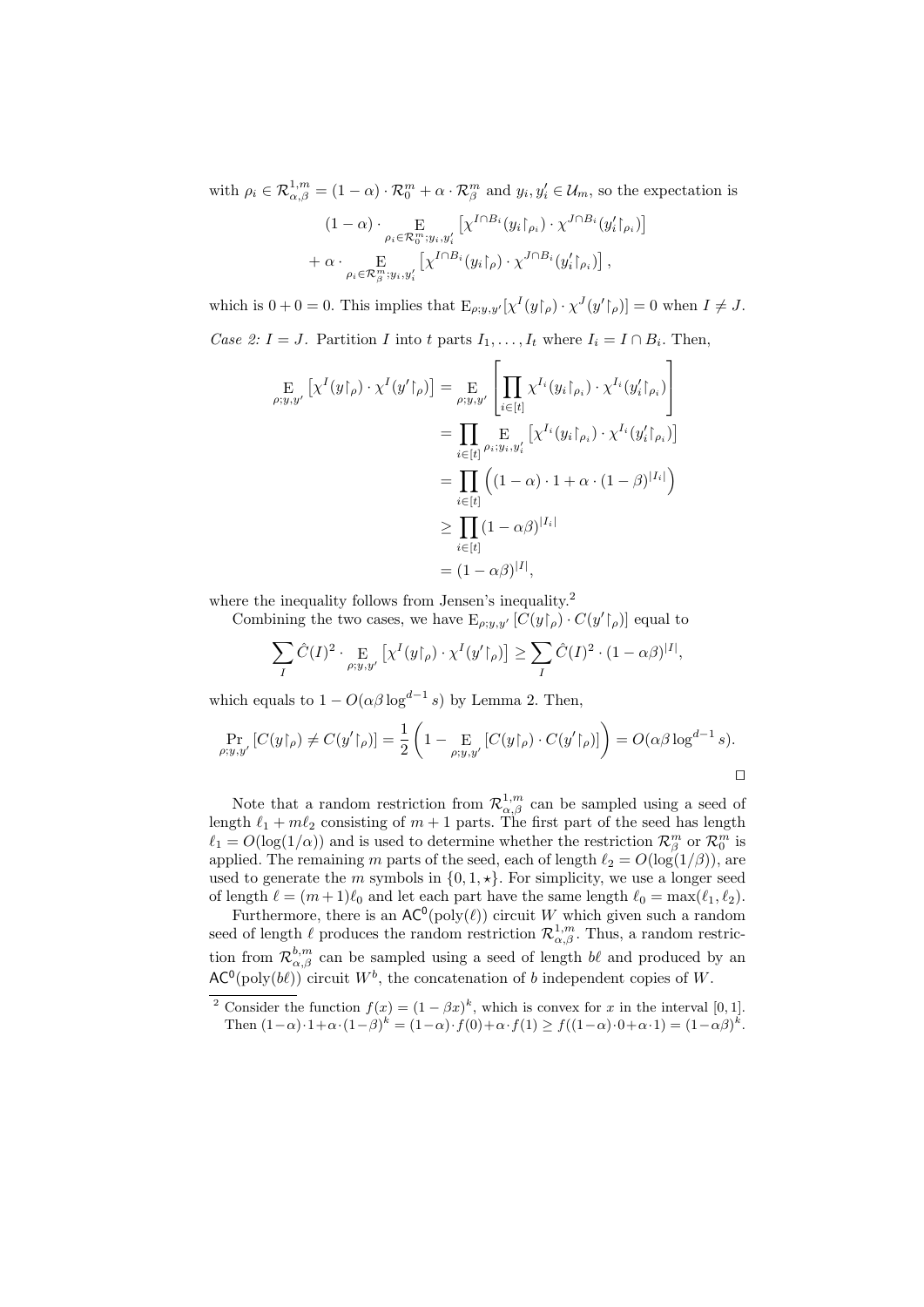## 4 Black-Box Hardness Amplification

In this section, we study black-box hardness amplification from  $(n, m, \varepsilon)$ -hard functions to  $(\bar{n}, \bar{m}, \bar{\varepsilon})$ -hard functions. We will show that no such hardness amplification realized by  $AC^0(2^{\text{poly}(n)})$  can amplify the hardness to  $any \bar{\varepsilon} > \varepsilon \cdot \text{poly}(n)$ while keeping the function's output or input length to  $poly(n)$ . Our main technical result is the following.

**Theorem 1.** No black-box hardness amplification from  $(n, m, \varepsilon)$ -hard functions to  $(\bar{n}, \bar{m}, \bar{\varepsilon})$ -hard functions can be realized by  $\mathsf{AC}(d, s)$  with  $\varepsilon \leq \bar{\varepsilon} \cdot \gamma$ , for any  $\gamma \leq o(m/(\bar{m} \log^{d+1} s))$  and any  $s \geq \text{poly}(n)$ .

Since any  $ATIME(d, t)$  computation with an oracle can be simulated by an  $AC(O(d), 2^{O(dt)})$  circuit with oracle answers given as part of its input, we have the following. In particular, with  $\bar{m} \leq \text{poly}(m)$ , no such hardness amplification can be realized in PH for any  $\bar{\varepsilon} \geq \varepsilon \cdot n^{\omega(1)}$ , and nor can it be realized in ATIME $(O(1), 2^{o(n)})$  for any  $\bar{\varepsilon} \geq \varepsilon \cdot 2^{\Omega(n)}$ .

**Corollary 1.** No black-box hardness amplification from  $(n, m, \varepsilon)$ -hard functions to  $(\bar{n}, \bar{m}, \bar{\varepsilon})$ -hard functions can be realized in  $\text{ATIME}(d, t)$  with  $\varepsilon \leq \bar{\varepsilon} \cdot m/(\bar{m} \cdot t^{cd})$ for some constant c.

Theorem 1 states that a low-complexity procedure cannot amplify the hardness substantially without blowing up the output length. Next, we show that one cannot avoid blowing up the input length either. In particular, no  $AC^0(2^{n^{o(1)}})$ circuit can amplify hardness beyond an  $n^{1+o(1)}$  factor in a security preserving way (with  $\bar{n} = O(n)$ ).

**Theorem 2.** No black-box hardness amplification from  $(n, m, \varepsilon)$ -hard functions to  $(\bar{n}, \bar{m}, \bar{\varepsilon})$ -hard functions can be realized by  $\mathsf{AC}(d, s)$  with  $\varepsilon \leq \bar{\varepsilon} \cdot \gamma$ , for any  $\gamma \leq$  $o(n/(\bar{n} \log^{2d+1} s))$  when  $s \geq 2^{\Omega(n^{1/(d-1)})}$ , or for any  $\gamma \leq o(n/(\bar{n}n^{(2d+1)/(d-1)}))$ when  $s \leq 2^{O(n^{1/(d-1)})}$ .

## 4.1 Proof of Theorem 1

Assume that such a hardness amplification exists, with AMP realized by  $AC(d, s)$ and  $\varepsilon = o(\bar{\varepsilon} \cdot m/(\bar{m} \log^{d+1} s))$ . We will show that this leads to a contradiction. The idea is the following. First, we show that for a random function  $f$  and a suitable random restriction  $\rho$ , the resulting function  $f\upharpoonright_{\rho}$  is likely to be one-way. The key is to show that for a sufficient number of x,  $\rho$  leaves enough bits in  $f(x)$ free. Next, we show that such a random restriction is likely to kill off the effect of a random function f on  $\text{AMP}^{\hat{f}|_{\rho}}$  so that the functions  $\text{AMP}^{\hat{f}|_{\rho}}$ 's for most f's are close to each other. The key is to show that an  $AC(d, s)$  circuit is likely to become highly biased after such a random restriction. This yields a way to invert  $\text{AMP}^{\{f\}}$  well for most f's, which can then be used as an oracle to invert  $f\upharpoonright_{\alpha}$ , and we have a contradiction. To make sure that both conditions above hold, we need the random restriction to give  $\star$ 's at a very small rate but in a clustered way: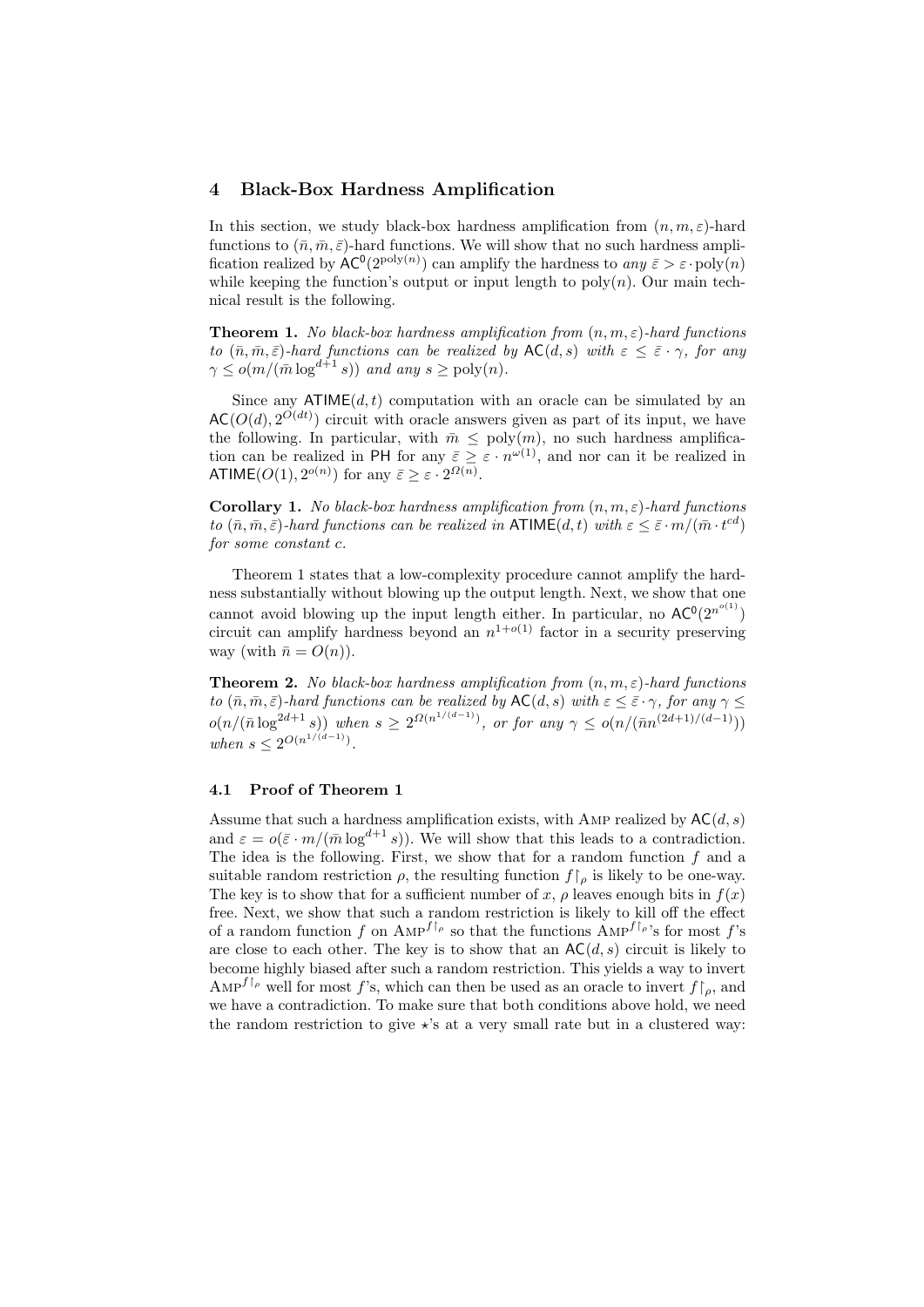$f(x)$  receives no  $\star$  at all for most x, but gets an enough number of  $\star$ 's for the rest. This motivates us to consider the new random restriction  $\mathcal{R}^{b,m}_{\alpha,\beta}$  introduced in Section 3.

As in [20], we would like to make sure that a restriction does not give away too much information about the input, so that the function  $f\upharpoonright_o$  is one-way even given  $\rho$ . Therefore we will hash the input from the space  $\{0,1\}^n$  down to a smaller space [b] before applying the restriction from  $\mathcal{R}^{b,m}_{\alpha,\beta}$ . Here we choose the following parameters:

$$
\alpha = 2\varepsilon
$$
,  $\beta = (\log^2 s)/m$ , and  $b = t^2/\varepsilon^3$ .

Let H denote the set of functions from  $\{0,1\}^n$  to  $[b]$ . Then define our random restriction  $\mathcal R$  as the uniform distribution over the set of restrictions  $\sigma \circ h$ :  $\{0,1\}^n \to \{0,1,\star\}^m$ , with  $h \in \mathcal{H}$  and  $\sigma \in \mathcal{R}_{\alpha,\beta}^{b,m}$ . Let  $\mathcal F$  denote the set of functions from  $\{0,1\}^n$  to  $\{0,1\}^m$ .

**Definition 7.** We call a restriction  $\rho : \{0,1\}^n \to \{0,1,\star\}^m$  good if both of the following two conditions hold:

- 1.  $\Pr_{x \in \mathcal{U}_n} [\#_*(\rho(x)) \geq \beta m/2] \geq (2/3)\alpha$ .
- 2.  $\Pr_{\bar{x} \in \mathcal{U}_{\bar{n}}; f, f' \in \mathcal{F}}[\text{AMP}^{f \upharpoonright \rho}(\bar{x}) \neq \text{AMP}^{f' \upharpoonright \rho}(\bar{x})] = o(\bar{\varepsilon}).$

Note that if we use a traditional random restriction (of  $[5, 8]$ ) as in  $[20]$ , it is unlikely to have both conditions hold at the same time, because the second condition requires a low rate of  $\star$  (lower than  $\bar{\varepsilon}/(\bar{m} \log^{d-1} s)$ ) which makes the first condition unlikely to hold. On the other hand, using our new random restriction, we can have both conditions hold with high probability.

## **Lemma 4.**  $Pr_{\rho \in \mathcal{R}}[\rho \text{ is not good}] = o(1).$

Due to the space limitation, we defer the proof to the journal version and only sketch the idea here. To show that the first condition fails with a small probability, note that about  $\alpha$  fraction of x's are turned "on" in the sense that it receives the restriction from  $\mathcal{R}_{\beta}^{m}$  and should have  $\#_{\star}(\rho(x))$  about  $\beta m$ , so large deviation from this has a small probability. To show that the second condition fails with a small probability, note that for any  $\bar{x} \in \{0,1\}^{\bar{n}}$ , most  $\rho \in \mathcal{R}$  can kill off the effect of a random function f so that the value  $\text{AMP}^{f|_{\rho}}(\bar{x})$  is the same for most  $f \in \mathcal{F}$ , which is guaranteed by Lemma 3, with  $\alpha\beta = O((\varepsilon \log^2 s)/m) = o(\bar{\varepsilon}/(\bar{m} \log^{d-1} s)).$ 

Next, we show that for a good  $\rho$ , the function  $f\upharpoonright_{\rho}$  is  $\varepsilon$ -hard for most  $f \in \mathcal{F}$ . In fact, as will be needed later, we prove hardness against slightly stronger algorithms: algorithms which can depend on  $\rho$  and have arbitrarily high complexity but make only a polynomial number of queries to  $f|_{\rho}$ .

**Lemma 5.** For any good  $\rho$ , for any  $M_{\rho}$  making at most poly $(n)$  oracle queries,  $\Pr_{x \in \mathcal{U}_n, f \in \mathcal{F}}[M_{\rho}^{f \restriction_{\rho}} \text{ inverts } f \restriction_{\rho}(x)] \leq 1 - \varepsilon.$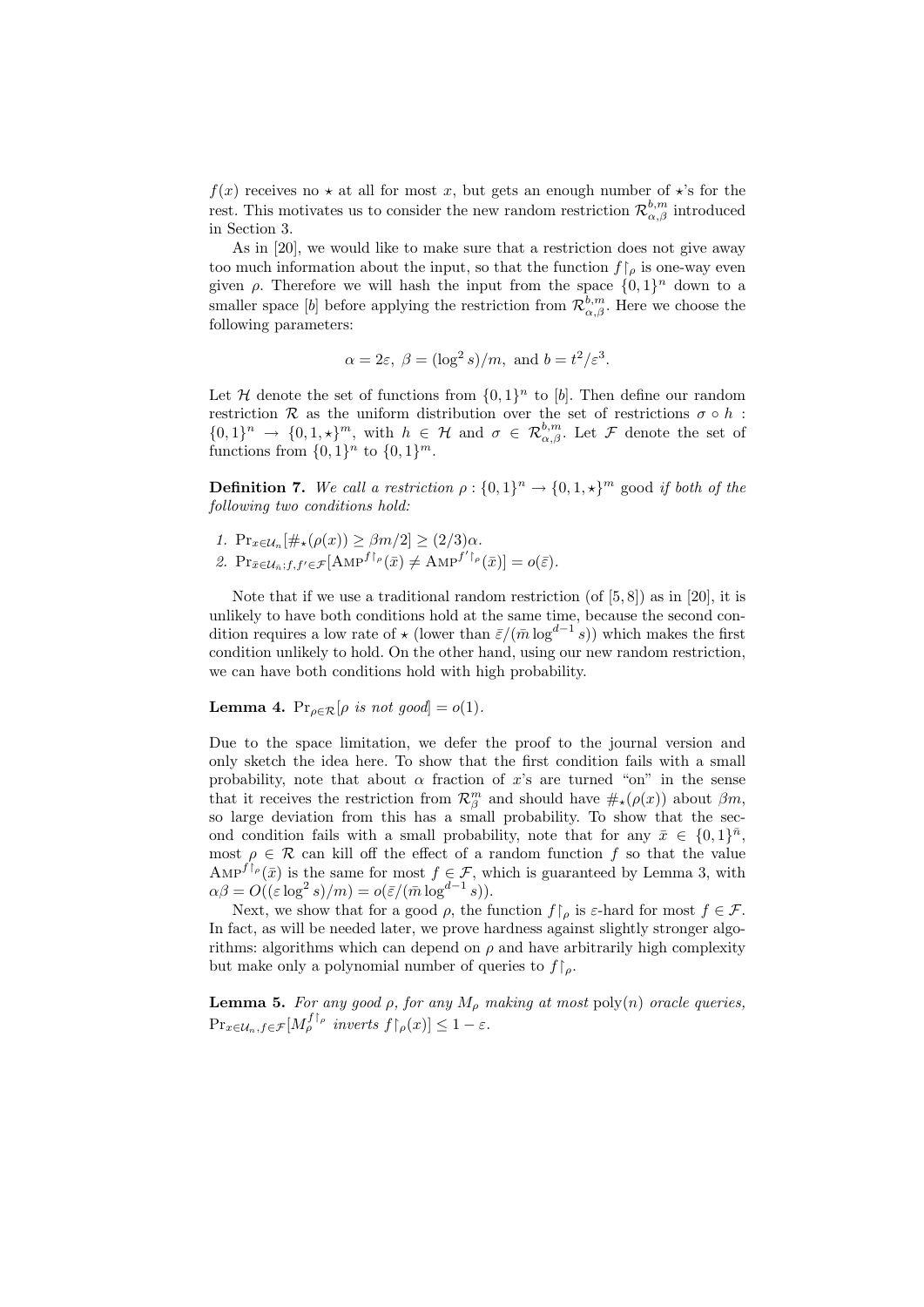Due to space limitation, we defer the proof to the journal version. The argument is somewhat standard, which can be modified, say, from [20, 6].

This implies that for any good  $\rho$ , the function  $\bar{A}_{\rho}$ , defined by  $\bar{A}_{\rho}(\bar{x}) =$  $\max \arg_z \Pr_{f \in \mathcal{F}}[\text{AMP}^{f\upharpoonright\rho}(\bar{x}) = z]$ , is close to  $\text{AMP}^{f\upharpoonright\rho}$  for most f, because

$$
\Pr_{\bar{x},f} \left[ \bar{A}_{\rho}(\bar{x}) \neq \mathrm{AMP}^{f\restriction_{\rho}}(\bar{x}) \right] \leq \Pr_{\bar{x},f,f'} \left[ \mathrm{AMP}^{f\restriction_{\rho}}(\bar{x}) \neq \mathrm{AMP}^{f'\restriction_{\rho}}(\bar{x}) \right] = o(\bar{\varepsilon}).
$$

This then provides us a way to invert the function  $\text{AMP}^{f|_{\rho}}$ .

**Lemma 6.** For any good  $\rho$ , there exists a function  $\bar{M}_{\rho} : \{0,1\}^{\bar{m}} \to \{0,1\}^{\bar{n}}$  such that  $Pr_{\bar{x} \in \mathcal{U}_{\bar{n}}, f \in \mathcal{F}}[\bar{M}_{\rho} \text{ inverts } \text{AMP}^{f \upharpoonright \rho}(\bar{x})] \geq 1 - o(\bar{\varepsilon}).$ 

*Proof.* Fix any good  $\rho$ , and let  $\overline{M}_{\rho}$  be the function which on input  $\overline{y}$  outputs a random element in the set  $\bar{A}^{-1}_{\rho}(\bar{y})$ . Then  $Pr_{\bar{x},f}[\bar{M}_{\rho}$  fails to invert  $\text{AMP}^{\bar{f}\upharpoonright\rho}(\bar{x})]$  is

$$
\Pr_{\bar{x},f} \left[ \text{AMP}^{f|_{\rho}}(\bar{M}_{\rho}(\text{AMP}^{f|_{\rho}}(\bar{x}))) \neq \text{AMP}^{f|_{\rho}}(\bar{x}) \right]
$$
\n
$$
\leq \Pr_{\bar{x},f} \left[ \text{AMP}^{f|_{\rho}}(\bar{M}_{\rho}(\bar{A}_{\rho}(\bar{x}))) \neq \bar{A}_{\rho}(\bar{x}) \right] + \Pr_{\bar{x},f} \left[ \bar{A}_{\rho}(\bar{x}) \neq \text{AMP}^{f|_{\rho}}(\bar{x}) \right]
$$
\n
$$
< \sum_{\bar{y}} \Pr_{\bar{x}} \left[ \bar{A}_{\rho}(\bar{x}) = \bar{y} \right] \cdot \Pr_{\bar{x},f} \left[ \text{AMP}^{f|_{\rho}}(\bar{M}_{\rho}(\bar{y}))) \neq \bar{y} \mid \bar{A}_{\rho}(\bar{x}) = \bar{y} \right] + o(\bar{\varepsilon})
$$
\n
$$
= \sum_{\bar{y}} \Pr_{\bar{x}} \left[ \bar{A}_{\rho}(\bar{x}) = \bar{y} \right] \cdot \Pr_{\bar{x},\bar{x}',f} \left[ \text{AMP}^{f|_{\rho}}(\bar{x}') \neq \bar{y} \mid \bar{A}_{\rho}(\bar{x}) = \bar{A}_{\rho}(\bar{x}') = \bar{y} \right] + o(\bar{\varepsilon})
$$
\n
$$
= \sum_{\bar{y}} \Pr_{\bar{x}} \left[ \bar{A}_{\rho}(\bar{x}) = \bar{y} \right] \cdot \Pr_{\bar{x}',f} \left[ \text{AMP}^{f|_{\rho}}(\bar{x}') \neq \bar{A}_{\rho}(\bar{x}') \mid \bar{A}_{\rho}(\bar{x}') = \bar{y} \right] + o(\bar{\varepsilon})
$$
\n
$$
= \Pr_{\bar{x},f} \left[ \bar{A}_{\rho}(\bar{x}) \neq \text{AMP}^{f|_{\rho}}(\bar{x}) \right] + o(\bar{\varepsilon})
$$
\n
$$
= o(\bar{\varepsilon}).
$$

 $\Box$ 

From Lemma 6 and Definition 3, for any good  $\rho$ , a Markov's inequality implies that for most  $f \in \mathcal{F}$ , the function  $M_{\rho}^{f\restriction\rho} = \text{Dec}^{\bar{M}_{\rho},f\restriction\rho}$  can achieve  $Pr_x[M_{\rho}^{f\restriction_{\rho}}]$  inverts  $f\restriction_{\rho}(x)] > 1-\varepsilon$ . This contradicts Lemma 5 since DEC makes at most a polynomial number of queries to the oracle. Therefore, no such hardness amplification is possible, which proves Theorem 1.

## 4.2 Proof of Theorem 2

Let  $\bar{\mathcal{H}}$  denote the family of hash functions from  $\{0,1\}^m$  to  $\{0,1\}^{3n}$  derived from a  $(2, 2^{-3n})$ -wise independent space. We will use the construction of [1], based on finite fields of characteristic two, with each function in the family specified by  $O(n)$  bits. Then using ideas from [11, 10], given the specification of a function  $h \in \bar{\mathcal{H}}$  and an input  $x \in \{0,1\}^n$ , one can compute  $h(x)$  by an  $\mathsf{AC}(d, 2^{\mathcal{O}(n^{1/(d-1)})})$ circuit.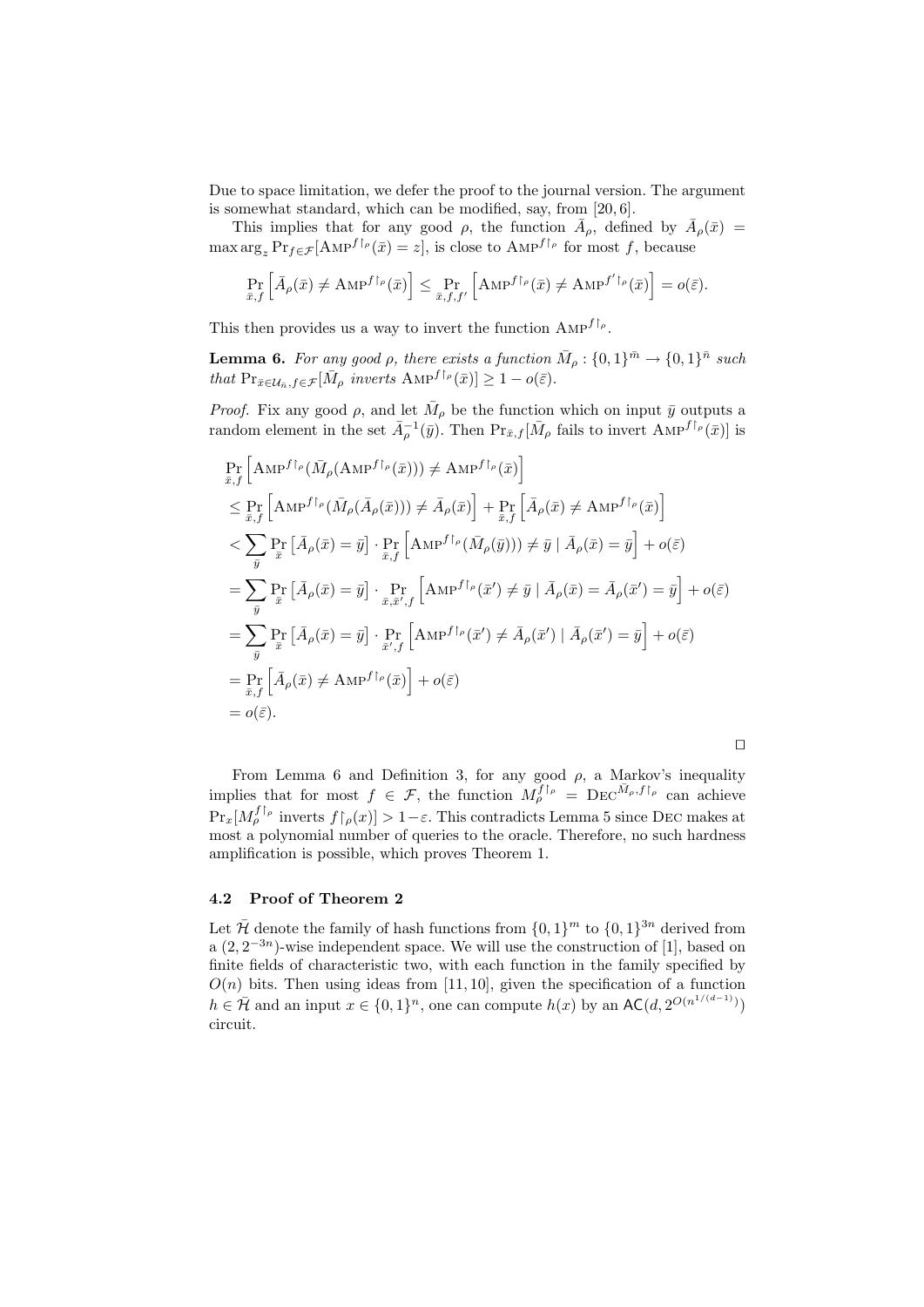The key to the theorem is the following, which says that one can transform a hard function  $f: \{0,1\}^n \to \{0,1\}^m$  with any  $m \leq \text{poly}(n)$  into a hard function  $f' : \{0,1\}^{n'} \to \{0,1\}^{m'}$  with  $n', m' = O(n)$ .

**Lemma 7.** A black-box hardness amplification from  $(n, m, \varepsilon)$ -hard functions to  $(\bar{n}, \bar{m}, \bar{\varepsilon})$ -hard functions can be realized in  $\mathsf{AC}(d, 2^{\mathcal{O}(n^{1/(d-1)})})$  with  $\bar{\varepsilon} = \varepsilon - 2^{-n+1}$ ,  $\bar{n} = O(n)$ , and  $\bar{m} = O(n)$ .

*Proof.* Given any  $\varepsilon$ -hard function  $f: \{0,1\}^n \to \{0,1\}^m$ , define the function  $f' = \text{AMP}^f : \{0, 1\}^{n'} \to \{0, 1\}^{m'}$  as

$$
f'(x,h) = (h(f(x)),h),
$$

with  $x \in \{0,1\}^n$  and  $h \in \overline{\mathcal{H}}$ . Thus,  $n' = n + O(n) = O(n)$  and  $m' = 3n +$  $O(n) = O(n)$ . From the discussion at the beginning, AMP can be realized in AC $(d, 2^{O(n^{1/(d-1)})})$ .

Next, we prove the hardness of  $f'$  in a black-box way. Suppose  $M'$  is a function which inverts f' with probability more than  $1 - (\varepsilon - 2^{-n+1})$ . Consider the function  $M = \text{Dec}^{M'}$ , which on input  $y \in \{0,1\}^m$  generates a random  $h \in \overline{\mathcal{H}}$ , calls  $M'(h(y), h)$ , and outputs the first component from the answer. We will show that M inverts f with probability more than  $1-\varepsilon$ . Let  $M_h$  denote the function M with the random choice h. Call  $h \in \bar{\mathcal{H}}$  colliding if there exist  $x, x'$ with  $f(x) \neq f(x')$  and  $h(f(x)) = h(f(x'))$ . Then,  $Pr_{x \in \mathcal{U}_n}[M]$  inverts  $f(x)$  is

$$
\Pr_{x \in \mathcal{U}_n, h \in \overline{\mathcal{H}}} [f(M_h(f(x))) = f(x)]
$$
\n
$$
\geq \Pr_{x \in \mathcal{U}_n, h \in \overline{\mathcal{H}}} [h(f(M_h(f(x)))) = h(f(x)) \wedge h \text{ is not colliding}]
$$
\n
$$
\geq \Pr_{x \in \mathcal{U}_n, h \in \overline{\mathcal{H}}} [f'(M(f'(x, h))) = f'(x, h)] - \Pr_{h \in \overline{\mathcal{H}}} [h \text{ is colliding}]
$$
\n
$$
> 1 - (\varepsilon - 2^{-n+1}) - 2^{2n} (2^{-3n} + 2^{-3n})
$$
\n
$$
= 1 - \varepsilon.
$$

This proves the lemma.  $\Box$ 

Consider any black-box hardness amplification from  $(n, m, \varepsilon)$ -hard functions to  $(\bar{n}, \bar{m}, \bar{\varepsilon})$ -hard functions realized by  $\mathsf{AC}(d, s)$ , with  $\varepsilon \leq \bar{\varepsilon} \cdot \gamma$ . Assume we have  $s \geq 2^{\Omega(n^{1/(d-1)})}$  and  $\gamma \leq o(n/(\bar{n} \log^{2d+1} s))$ . Then by combining this with Lemma 7, we get a black-box hardness amplification from  $(n, m, \varepsilon)$ -hard functions to  $(\bar{n}', \bar{m}', \bar{\varepsilon}')$ -hard functions realized by  $\mathsf{AC}(2d, s')$ , with  $\bar{m}' = O(\bar{n})$ ,  $s' =$  $O(s)$ , and  $\varepsilon \leq \bar{\varepsilon}' \cdot \gamma'$ , for  $\gamma' \leq o(m/(\bar{m}' \log^{2d+1} s'))$ , which contradicts Theorem 1. Therefore, no such hardness amplification can exist. Next, assume we have  $s \leq$  $2^{O(n^{1/(d-1)})}$  and  $\gamma \leq o(n/(\bar{n} \cdot n^{(2d+1)/(d-1)})$ . Combining this with Lemma 7, we get a black-box hardness amplification from  $(n, m, \varepsilon)$ -hard functions to  $(\bar{n}', \bar{m}', \bar{\varepsilon}')$ hard functions realized by  $\mathsf{AC}(2d, s')$ , with  $\bar{m}' = O(\bar{n})$ ,  $s' \leq 2^{O(n^{1/(d-1)})}$ , and  $\varepsilon \leq \bar{\varepsilon}' \cdot \gamma'$ , for  $\gamma' \leq o(m/(\bar{m}'n^{(2d+1)/(d-1)}) = o(m/(\bar{m}'\log^{2d+1} s'))$ , which contradicts Theorem 1. Thus, no such hardness amplification can exist either. This completes the proof of Theorem 2.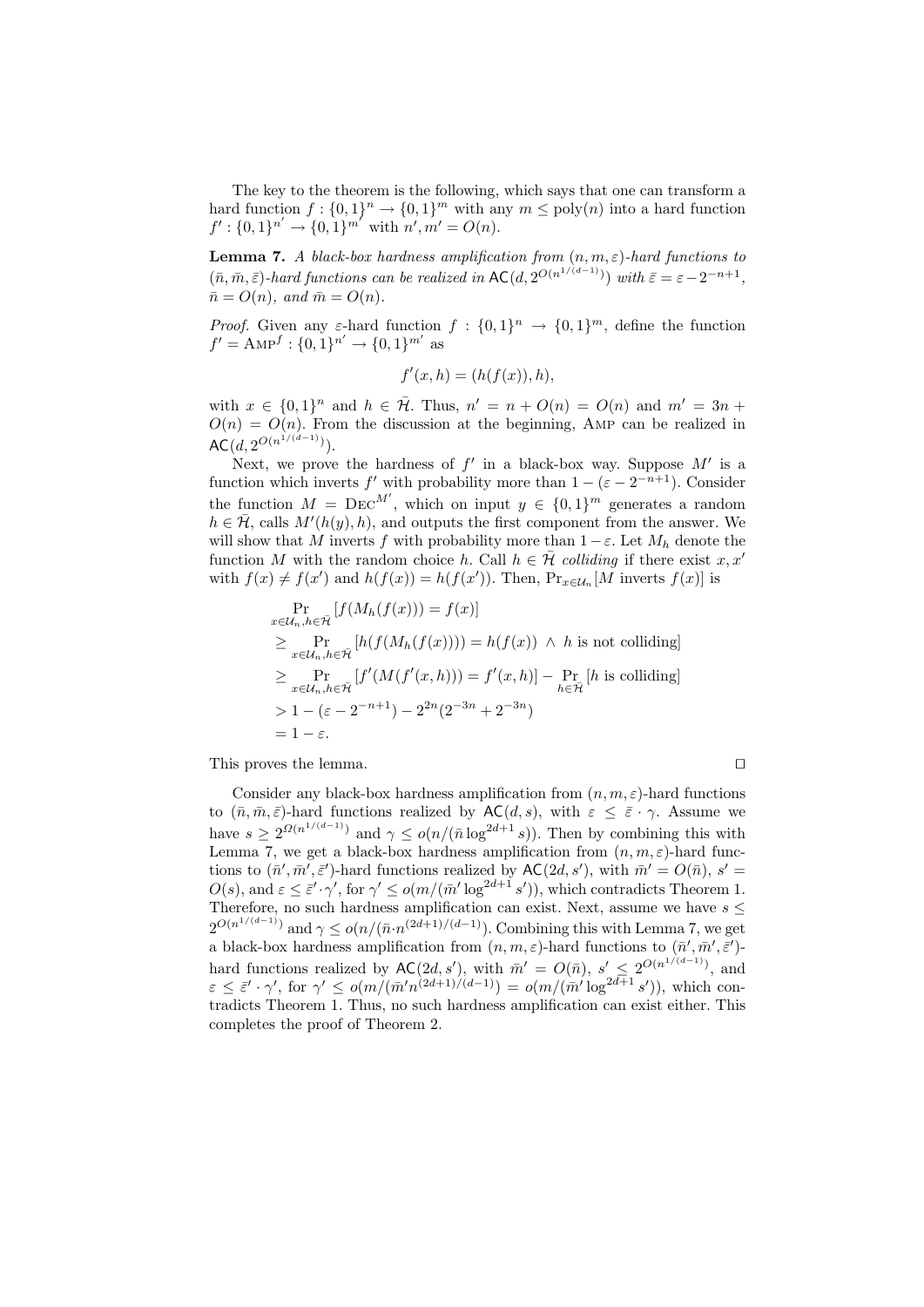## 5 Weakly Black-Box Hardness Amplification

In this section, we consider weakly black-box hardness amplifications from  $(n, m, \varepsilon)$ -hard functions to  $(\bar{n}, \bar{m}, \bar{\varepsilon})$ -hard functions. Suppose such an amplification procedure, consisting of both the query-generation part and the answercombination part, can be computed in  $AC<sup>0</sup>$ . We will show that if it can amplify the hardness beyond a polynomial factor, then one can derive from it a highlyparallel one-way function. To simplify the presentation, we do not attempt to derive the strongest possible result here.

**Theorem 3.** Suppose a weakly black-box hardness amplification from  $(n, m, \varepsilon)$ hard functions to  $(\bar{n}, \bar{m}, \sqrt{\bar{\varepsilon}})$ -hard functions can be computed in AC<sup>0</sup> with  $\varepsilon \leq \bar{\varepsilon} \cdot \gamma$ , for  $\gamma < m/(\bar{m} \cdot \text{poly}(\log n))$  and  $\bar{\varepsilon} \ge 1/\text{poly}(n)$ . Then one can obtain from it a for  $\gamma < m/(m \cdot \text{poly}(\log n))$  and  $\varepsilon \geq 1$ ,<br>  $(1 - o(1))\sqrt{\overline{\varepsilon}}$ -OWF computable in NC<sup>0</sup>.

We will give the proof of Theorem 3 in Section 5.2. It will rely on a derandomized version of the random restriction  $\mathcal R$  used in the previous section, which is discussed next.

#### 5.1 Pseudo-Random Restriction

Set the parameters  $\alpha = 2\varepsilon$ ,  $\beta = (\log^2 s)/m$ ,  $b = t^2/\varepsilon^3$  as in the previous section, and suppose  $\varepsilon < \bar{\varepsilon} \cdot m/(\bar{m} \cdot \text{poly}(\log n))$ . Now we describe our choice of pseudorandom restriction  $\bar{\rho}: \{0,1\}^n \to \{0,1,\star\}^m$ . Again, we will first hash  $\{0,1\}^n$ down to a smaller space [b]. Following [20], we would like to replace the random hash function by a pseudo-random one, but a more careful choice is needed. Here we use the family  $H$  of hash functions in Lemma 1. Then we would like to replace the random restriction  $\mathcal{R}^{b,m}_{\alpha,\beta}$  by a pseudo-random one, such that it is still good with high probability. For this, we need the following two constructions. (Recall from Section 3 that a random restriction from  $\mathcal{R}_{\alpha,\beta}^{b,m}$  can be generated by a circuit  $W^b \in AC^0: \{0,1\}^{b\ell} \to (\{0,1,\star\}^m)^b$  using a random seed of length  $b\ell = b(m + 1)\ell_0.$ 

- Let IND :  $\{0,1\}^{r_1} \rightarrow \{0,1\}^{b\ell}$  be the generator defined as follows, with  $r_1 = \text{poly}(\log n)$ . First, use the input as the seed for the generator in Fact 1 to produce b random variables over  $\{0,1\}^{O(\ell_0 + \log m)}$  that are pairwise independent. Next, take each variable as the seed for the generator in Fact 1 to generate  $m+1$  new random variables over  $\{0,1\}^{\ell_0}$  that are 3-wise independent. The output of IND is the concatenation of these  $b(m+1)$  new random variables over  $\{0,1\}^{\ell_0}$ .
- Let NIS:  $\{0,1\}^{r_2} \rightarrow \{0,1\}^{b\ell}$  be Nisan's  $o(\bar{\varepsilon})$ -PRG for AC<sup>0</sup> circuits [17], with  $r_2 = \text{poly}(\log n).$

Our pseudo-random restriction  $\overline{\mathcal{R}}$  is the uniform distribution over the set of restrictions  $\bar{\rho}_{h,z_1,z_2}$ , with  $(h, z_1, z_2) \in \{0, 1\}^{r_0} \times \{0, 1\}^{r_1} \times \{0, 1\}^{r_2}$ , defined as

 $\bar{\rho}_{h,z_1,z_2}(x) = W^b (\text{Ind}(z_1) \oplus \text{Nis}(z_2))_{h(x)}.$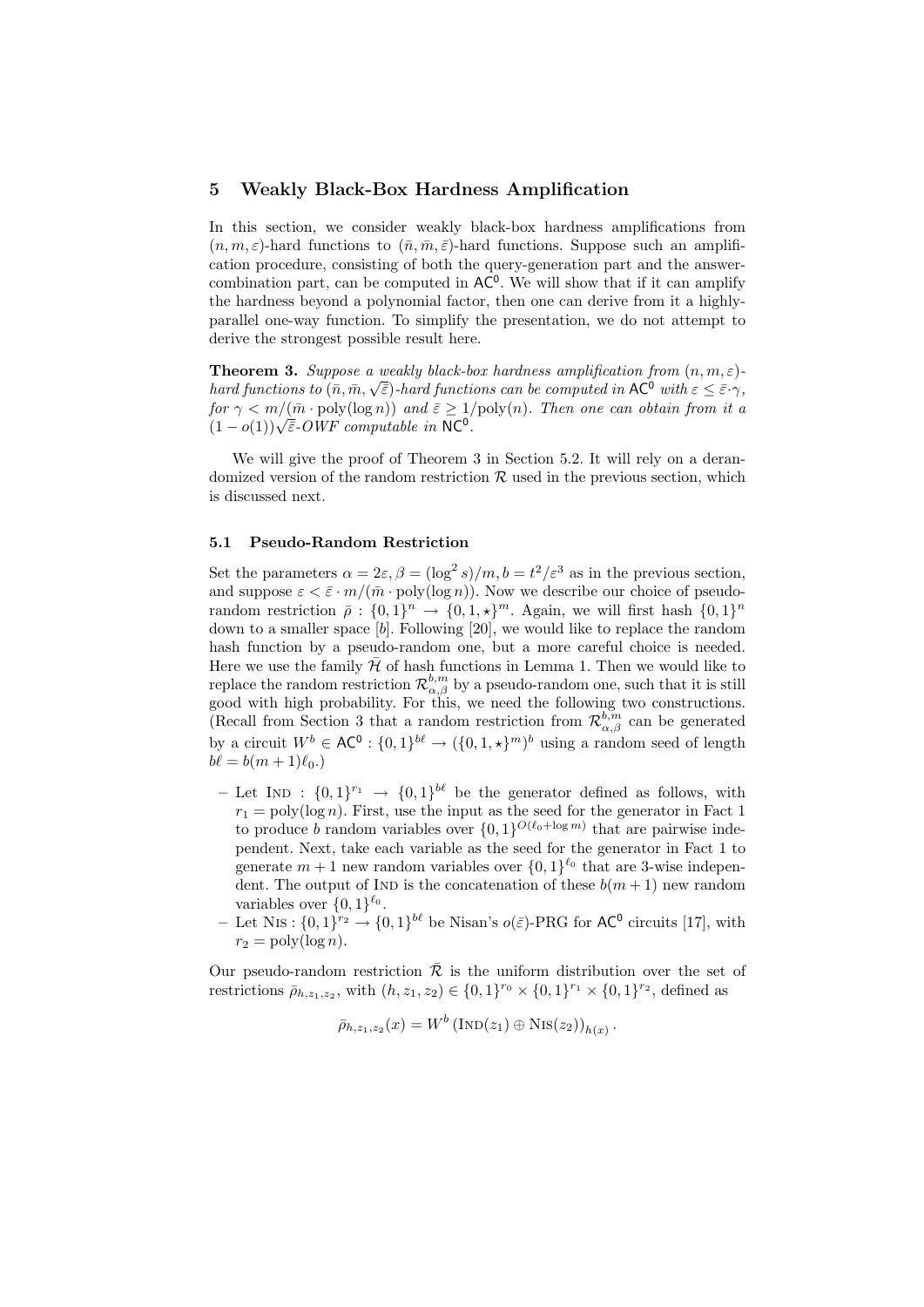Recall the definition of a good restriction from the previous section. The following says that such a pseudo-random restriction is still likely to be good.

**Lemma 8.**  $Pr_{\bar{\rho} \in \bar{\mathcal{R}}}[\bar{\rho} \text{ is not good}] = o(1).$ 

Due to the space limitation, we defer the proof to the journal version. The idea is similar to that of Lemma 4. Now we use the generators IND and NIS, respectively, to guarantee that the two conditions of being good also fail with a small probability.

#### 5.2 Proof of Theorem 3

Suppose there exists such a weakly black-box hardness amplification with  $\varepsilon$  $\bar{\varepsilon} \cdot m/(\bar{m} \cdot \text{poly}(\log n))$  and  $\bar{\varepsilon} \geq 1/\text{poly}(n)$ . We will show how to obtain from it a hard function. The idea is the following. From Section 4, we know that for most  $\rho$  and f the function  $\text{AMP}^{f\uparrow_{\rho}}$  is hard (to invert), but we do not know which  $\rho$  and f give a hard function. Our first step is to replace the random restriction  $\rho$  by a pseudo-random one  $\bar{\rho}$  so that the function  $\text{AMP}^{f\upharpoonright_{\bar{\rho}}}$  is still likely to be hard. Then we show that by replacing the random function f by a pseudo-random one  $\bar{f}$ , the resulting function  $\text{AMP}^{\bar{f}|_{\bar{\rho}}}$  is likely to be close to  $\text{AMP}^{\bar{f}|_{\bar{\rho}}}$ . However, having  $\text{AMP}^{\bar{f}\restriction_{\bar{\rho}}}$  close to a hard function  $\text{AMP}^{\bar{f}\restriction_{\bar{\rho}}}$  does not seem sufficient to guarantee that AMP<sup> $\bar{f}\rvert_{\bar{\rho}}$ </sup> is hard. The problem is that on input  $\text{AMP}^{\bar{f}\rvert_{\bar{\rho}}}(\bar{x}) = \text{AMP}^{\bar{f}\rvert_{\bar{\rho}}}(\bar{x}),$ an inverter might output  $\bar{x}'$  such that  $\text{AMP}^{\bar{f}\dagger_{\bar{\rho}}}(\bar{x}) = \text{AMP}^{\bar{f}\dagger_{\bar{\rho}}}(\bar{x}') \neq \text{AMP}^{\bar{f}\dagger_{\bar{\rho}}}(\bar{x}').$ Thus, one might succeed in inverting  $\text{AMP}^{\bar{f}\dagger_{\bar{\rho}}}$  but not  $\text{AMP}^{\bar{f}\dagger_{\bar{\rho}}}$  for many such  $\bar{x}$ 's. We will come up with a carefully designed function that avoids this problem.

First, similar to Lemma 5, we have the following. We omit the proof here due to space limitation.

**Lemma 9.** For any good  $\bar{\rho} \in \bar{\mathcal{R}}$ ,  $Pr_f[\text{AMP}^{f|_{\bar{\rho}}}$  is not  $\sqrt{\bar{\varepsilon}}$ -hard $] = o(\bar{\varepsilon})$ .

Next, we want to replace the random function by the following pseudorandom one. Let  $\bar{\mathcal{F}}$  be the class of functions  $\bar{f}_{h,z_3}$ , with  $h \in \bar{\mathcal{H}}$  and  $z_3 \in \{0,1\}^{r_3}$ , defined as

$$
\bar{f}_{h,z_3}(x) = \text{Nis}'(z_3)_{h(x)},
$$

where Nis':  $\{0, 1\}^{r_3} \rightarrow (\{0, 1\}^m)^b$  is Nisan's  $o(\bar{\varepsilon})$ -PRG for AC<sup>0</sup>, with  $r_3$  $poly(\log n)$ . One can show that it has a similar effect as the random one in the sense that for any  $\bar{x} \in \{0,1\}^{\bar{n}}, \bar{\rho} \in \bar{\mathcal{R}}$ , and  $\bar{y} \in \{0,1\}^{\bar{m}}$ ,

$$
\left| \Pr_{f \in \mathcal{F}} \left[ \text{A} \mathbf{M} \mathbf{P}^{f \dagger_{\bar{\rho}}}(\bar{x}) = \bar{y} \right] - \Pr_{\bar{f} \in \bar{\mathcal{F}}} \left[ \text{A} \mathbf{M} \mathbf{P}^{\bar{f} \dagger_{\bar{\rho}}}(\bar{x}) = \bar{y} \right] \right| = o(\bar{\varepsilon}). \tag{1}
$$

This is because  $NIS'$  can fool such a test.

For any good  $\bar{\rho} \in \bar{\mathcal{R}}$ , we know by definition that there is a large subset  $B \subseteq \{0,1\}^{\bar{n}}$  of inputs such that for each input in B, the output of AMP is the same for most  $f \in \mathcal{F}$ , and by (1), for most  $\bar{f} \in \bar{\mathcal{F}}$ . We would like our function to output this corresponding value for each input in  $B$ , and to output a value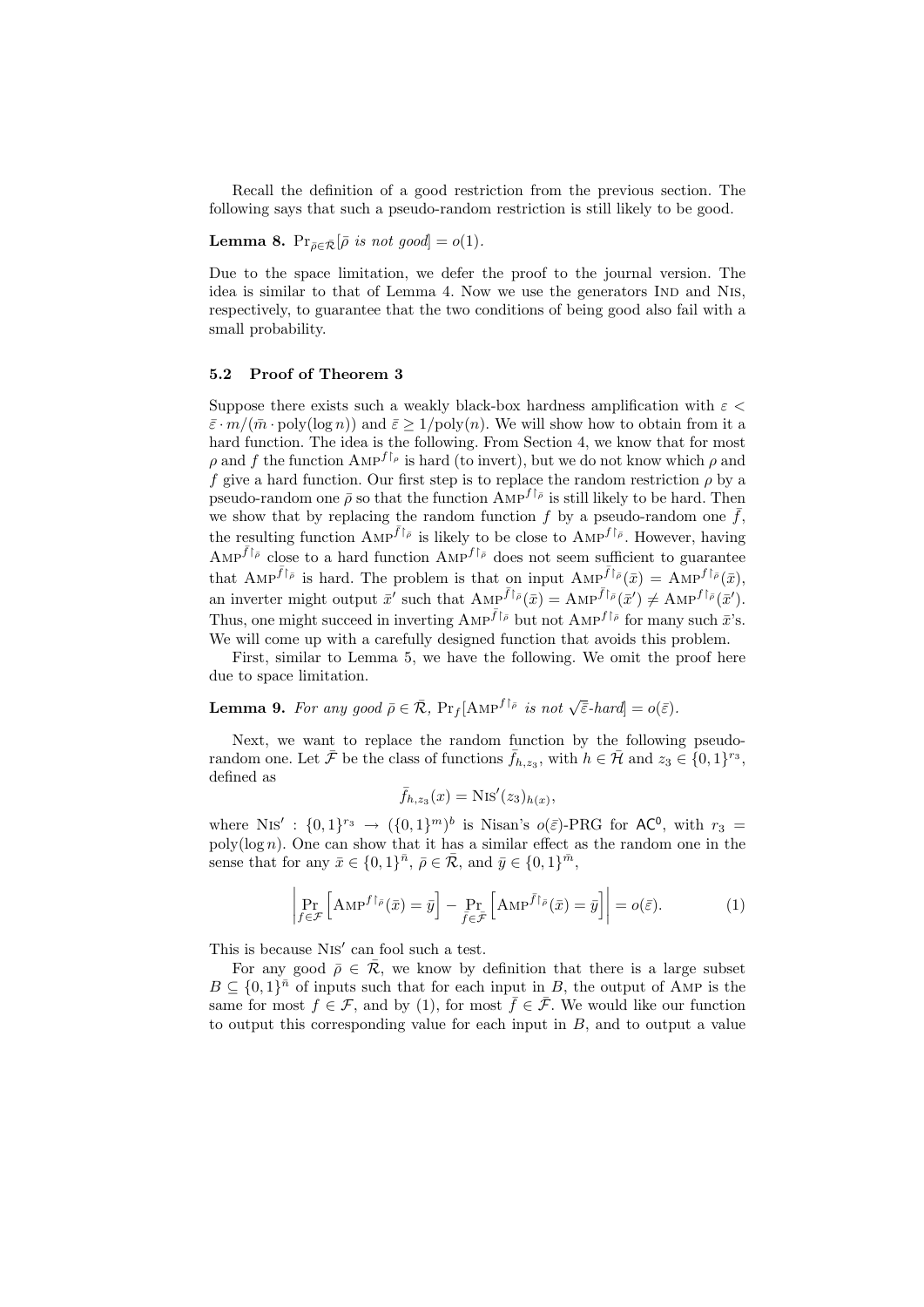different from all these values for inputs not in B. We use  $\bar{f}^p = (\bar{f}_1, \ldots, \bar{f}_p) \in \bar{\mathcal{F}}^p$ , with  $p = n^c$  for some large enough constant c, to locate one such set of inputs. Let  $\text{MAJ}_{\bar{\rho}, \bar{f}^p}(\bar{x})$  be the majority value in  $\{\text{AMP}^{\bar{f}_1 \restriction_{\bar{\rho}}}(\bar{x}), \ldots, \text{AMP}^{\bar{f}_p \restriction_{\bar{\rho}}}(\bar{x})\}$ . Let

$$
B_{\bar{\rho},\bar{f}^p} = \left\{\bar{x} \in \{0,1\}^{\bar{n}} : \Pr_{i \in [p]} \left[ \text{A}\text{MP}^{\bar{f}_i \restriction_{\bar{\rho}}}(\bar{x}) \neq \text{MAJ}_{\bar{\rho},\bar{f}^p}(\bar{x}) \right] < \sqrt{\bar{\varepsilon}}\right\}.
$$

Now for  $\bar{\rho} \in \bar{\mathcal{R}}$ ,  $\bar{f}^p \in \bar{\mathcal{F}}^p$ , and  $\bar{y} \in \{0,1\}^{\bar{m}}$ , define the function  $\bar{A}_{\bar{\rho}, \bar{f}^p, \bar{y}} : \{0,1\}^{\bar{n}} \to$  $\{0,1\}^{\bar{m}}$  as

$$
\bar{A}_{\bar{\rho},\bar{f}^p,\bar{y}}(\bar{x}) = \begin{cases} \text{MAJ}_{\bar{\rho},\bar{f}^p}(\bar{x}) & \text{if } \bar{x} \in B_{\bar{\rho},\bar{f}^p}, \\ \bar{y} & \text{otherwise.} \end{cases}
$$

Call  $(\bar{\rho}, \bar{f}^p, \bar{y}) \in \bar{\mathcal{R}} \times \bar{\mathcal{F}}^p \times \{0, 1\}^{\bar{m}}$  nice if  $\bar{\rho}$  is good and the following three conditions all hold:

(a)  $|B_{\bar{\rho}, \bar{f}^p}| \ge (1 - o(\sqrt{\bar{\varepsilon}}))2^{\bar{n}}.$ 

(b) For any  $\bar{x} \in B_{\bar{\rho}, \bar{f}^p}$ ,  $Pr_{f \in \mathcal{F}} \left[ \bar{A}_{\bar{\rho}, \bar{f}^p, \bar{y}}(\bar{x}) \neq \mathrm{AMP}^{f \dagger_{\bar{\rho}}}(\bar{x}) \right] = o(\bar{\varepsilon}).$ 

(c) For any  $\bar{x} \notin B_{\bar{\rho}, \bar{f}^p}$  and  $\bar{x}' \in B_{\bar{\rho}, \bar{f}^p}, \bar{A}_{\bar{\rho}, \bar{f}^p, \bar{y}}(\bar{x}) \neq \bar{A}_{\bar{\rho}, \bar{f}^p, \bar{y}}(\bar{x}').$ 

The following lemma says that a randomly chosen  $(\bar{\rho}, \bar{f}^p, \bar{y})$  is likely to be nice. Due to the space limitation, we omit the proof here.

**Lemma 10.**  $Pr_{\bar{\rho} \in \bar{\mathcal{R}}, \bar{f}^p \in \bar{\mathcal{F}}^p, \bar{y} \in \mathcal{U}_{\bar{m}}}[(\bar{\rho}, \bar{f}^p, \bar{y}) \text{ is not nice}] = o(1).$ 

The following shows that a nice  $(\bar{\rho}, \bar{f}^p, \bar{y})$  gives a hard function.

**Lemma 11.** For any nice  $(\bar{\rho}, \bar{f}^p, \bar{y})$ , the function  $\bar{A}_{\bar{\rho}, \bar{f}^p, y}$  is  $(1 - o(1))\sqrt{\bar{\varepsilon}}$ -hard.

*Proof.* Fix any nice  $(\bar{\rho}, \bar{f}^p, \bar{y})$ . Consider any polynomial-size circuit  $\bar{M}$  which tries to invert  $\bar{A}_{\bar{\rho},\bar{f}^p,y}$ . For notational convenience, let us write  $\hat{A}$  for  $\bar{A}_{\bar{\rho},\bar{f}^p,\bar{y}}$ ,  $A^f$  for AMP<sup>f</sup><sup>[ $\bar{\rho}$ </sup>, and  $B$  for  $B_{\bar{\rho},\bar{f}p}$ . Suppose we sample  $\bar{x}$  uniformly from  $\{0,1\}^{\bar{n}}$ and f uniformly from F. Let E be the event that  $\overline{M}$  inverts  $\hat{A}(\overline{x})$ . Clearly, E is the union of the two events  $E_1$ :  $(\bar{M}$  inverts  $\hat{A}(\bar{x})$   $\wedge$   $(\hat{A}(\bar{x}') = A^f(\bar{x}'))$  and  $E_2: (\bar{M} \text{ inverts } \hat{A}(\bar{x})) \wedge (\hat{A}(\bar{x}') \neq A^f(\bar{x}'))$ , where  $\bar{x}' = \bar{M}(\hat{A}(\bar{x})))$ .

First, note that the event  $E_1$  is contained in the union of the two events  $E_{1,1}$ :  $\hat{A}(\bar{x}) \neq A^f(\bar{x})$  and  $E_{1,2}$ :  $\bar{M}$  inverts  $A^f(\bar{x})$ . From items (a) and (b), we have  $\Pr_{\bar{x},f}[E_{1,1}] \leq \Pr_{\bar{x}}[\bar{x} \notin B] + \Pr_{\bar{x},f}[\hat{A}(\bar{x}) \neq A^f(\bar{x}) \mid \bar{x} \in B] = o(\sqrt{\bar{\varepsilon}}).$  Then by Lemma 9,  $Pr_{\bar{x},f}[E_{1,2}]$  is at most

$$
\Pr_f\left[A^f \text{ is not } \sqrt{\bar{\varepsilon}}\text{-hard}\right] + \Pr_{\bar{x},f}\left[\bar{M} \text{ inverts } A^f(\bar{x}) \mid A^f \text{ is } \sqrt{\bar{\varepsilon}}\text{-hard}\right] \le o(\bar{\varepsilon}) + 1 - \sqrt{\bar{\varepsilon}}.
$$

Next, note that the event  $E_2$  is contained in the union of the two events  $E_{2,1} : \bar{x} \notin B$  and  $E_{2,2} : (\bar{x} \in B) \wedge (\bar{M} \text{ inverts } \hat{A}(\bar{x})) \wedge (\hat{A}(\bar{x}') \neq A^f(\bar{x}'))$ . From item (a),  $Pr_{\bar{x}}[E_{2,1}] = o(\sqrt{\bar{\varepsilon}})$ . Observe that the event  $E_{2,2}$  implies that  $(\bar{x}^{\prime} \in$  $B) \wedge (\hat{A}(\bar{x}') \neq A^f(\bar{x}'))$ , so by item (b),  $Pr_{\bar{x},f}[E_{2,2}] = o(\bar{\varepsilon})$ .

 $\wedge (A(x) \neq A'(x))$ , so by item (b),  $\Pr_{\bar{x},f}[E_{2,2}] = o(\varepsilon)$ .<br>Combining these bounds together, we get  $\Pr_{\bar{x},f}[E] \leq 1 - \sqrt{\bar{\varepsilon}} + o(\sqrt{\bar{\varepsilon}})$ , which proves the lemma.

 $\Box$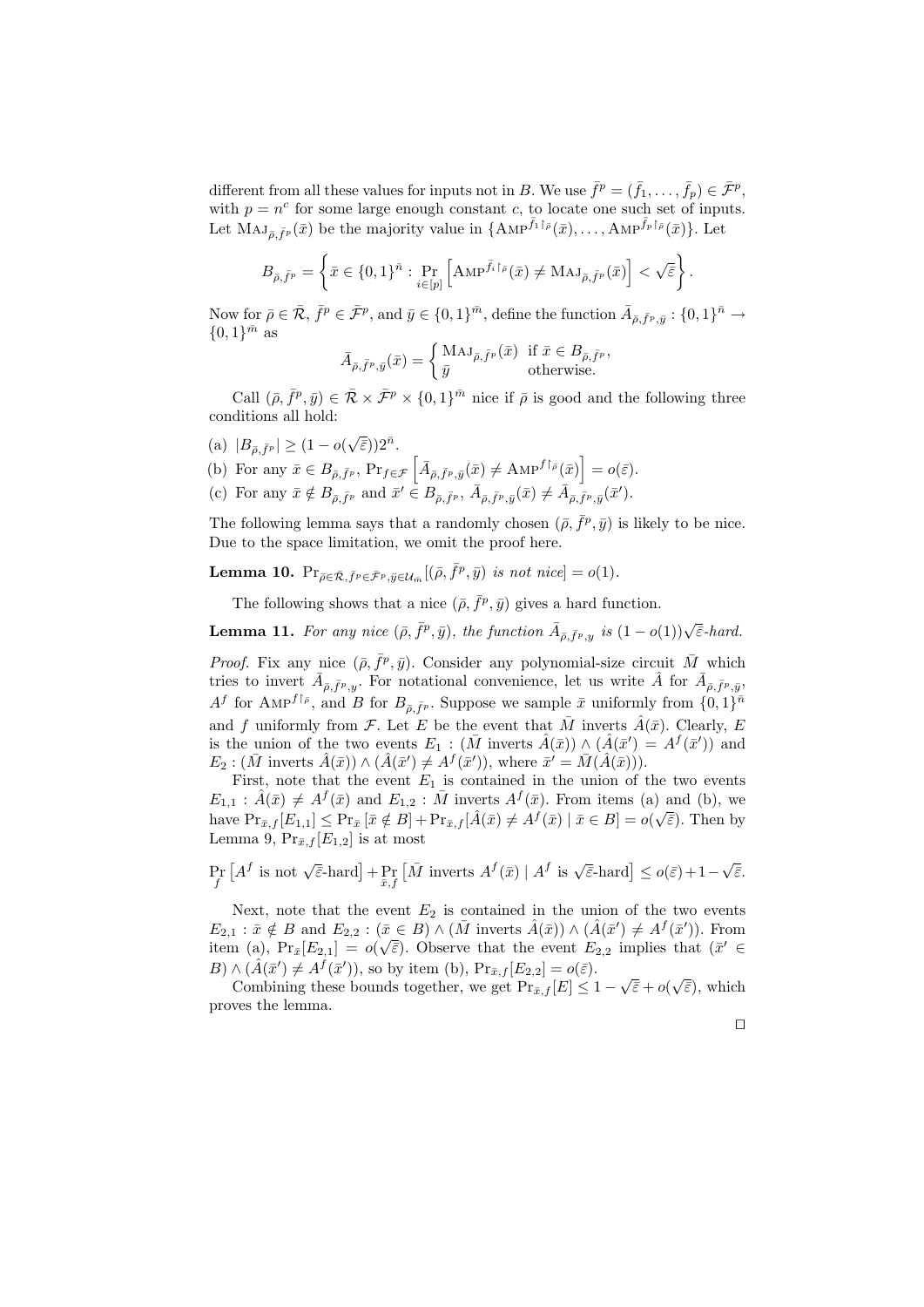Finally, define the function  $\overline{A}: \{0,1\}^{\overline{n}} \times \overline{\mathcal{R}} \times \overline{\mathcal{F}}^p \times \{0,1\}^{\overline{m}} \to \{0,1\}^{\overline{m}} \times \overline{\mathcal{R}} \times$  $\bar{\mathcal{F}}^p \times \{0, 1\}^{\bar{m}}$  as

$$
\bar{A}(\bar{x}, \bar{\rho}, \bar{f}^p, \bar{y}) = (\bar{A}_{\bar{\rho}, \bar{f}^p, \bar{y}}(\bar{x}), \bar{\rho}, \bar{f}^p, \bar{y}).
$$

Note that the input length of  $\bar{A}$  is at most poly $(n)$ , since each  $\bar{\rho} \in \bar{\mathcal{R}}$  can be specified by poly(log n) bits and each  $\bar{f}^p \in \bar{\mathcal{F}}^p$  can be specified by poly(n) bits.

**Lemma 12.** The function  $\overline{A}$  is  $(1 - o(1))\overline{\varepsilon}$ -hard.

*Proof.* Consider any polynomial-size circuit  $\overline{M}$  which attempts to invert  $\overline{A}$ . Then  $\Pr_{\bar{x},\bar{\rho},\bar{f}^p,\bar{y}}[M \text{ fails to invert } \bar{A}(\bar{x},\bar{\rho},\bar{f}^p,\bar{y})]$  is at least

$$
\Pr_{\bar{\rho}, \bar{f}^p, \bar{y}} \left[ (\bar{\rho}, \bar{f}^p, \bar{y}) \text{ nice} \right] \cdot \Pr_{\bar{x}, \bar{\rho}, \bar{f}^p, \bar{y}} \left[ M \text{ fails to invert } \bar{A}(\bar{x}, \bar{\rho}, \bar{f}^p, \bar{y}) \mid (\bar{\rho}, \bar{f}^p, \bar{y}) \text{ nice} \right],
$$

 $\Box$ 

which by Lemma 10 & 11 is at least  $(1 - o(1)) \cdot (1 - o(1))\overline{\varepsilon} = (1 - o(1))\overline{\varepsilon}$ .

Since Nisan's PRG, the generator IND, and functions in  $\bar{\mathcal{H}}$  all can be computed in NC<sup>1</sup>, the function  $\overline{A}$  can be computed in NC<sup>1</sup> too. From [2], this yields a OWF in  $NC^0$ , which proves the theorem.

## 6 Black-Box Construction of PRG from OWF

In this section, we study the complexity-quality tradeoff for black-box constructions of pseudo-random generators from strongly one-way functions. Our result is the following.

**Theorem 4.** No black-box construction of  $(\bar{n}, \bar{m}, 1/5)$ -PRGs from  $(n, m, 1$  $n^{-\log n}$ )-hard functions can be realized by  $\mathsf{AC}(d, s)$  with  $\bar{m} > \bar{n}(1 + (\log^{d+5} s)/m)$ and  $s \leq 2^{m^{o(1/d)}}$ . In particular, with  $d = O(1)$ , such construction of PRG can only have a sublinear stretch unless  $s \geq 2^{m^{\Omega(1)}}$ .

Proof. Assume for the sake of contradiction that such a black-box construction realized by  $\mathsf{AC}(d, s)$  exists with  $\bar{m} \geq \bar{n}(1 + (\log^{d+5} s)/m)$  and  $s \leq 2^{m^{o(1/d)}}$ . We will show that this leads to a contradiction. The idea is similar to that in Section 4. First, we will show that for a random restriction  $\rho$  and a random function f, the function  $f\upharpoonright_{\rho}$  is weakly hard, and the function derived from it using direct product is strongly hard. On the other hand, suppose we have such a PRG construction. Then we will show that a random restriction can reduce the effect of a random function, and consequently there exists a distinguisher which breaks the PRG. This can then be used to invert the strongly-hard function well, and we reach a contradiction.

Let PRG be the encoding procedure and DEC the decoding procedure. Let  $k = c_0 \log^{d+3} s$  for a large enough constant  $c_0$ , let  $n' = n/k$  and  $m' = m/k$ . Note that  $n', m' \geq poly(n)$  since  $s \leq 2^{n^{o(1/d)}}$  and  $k \leq n^{o(1)}$ . Now we replace the parameters n and m in the previous sections by  $n'$  and  $m'$ , and consider sampling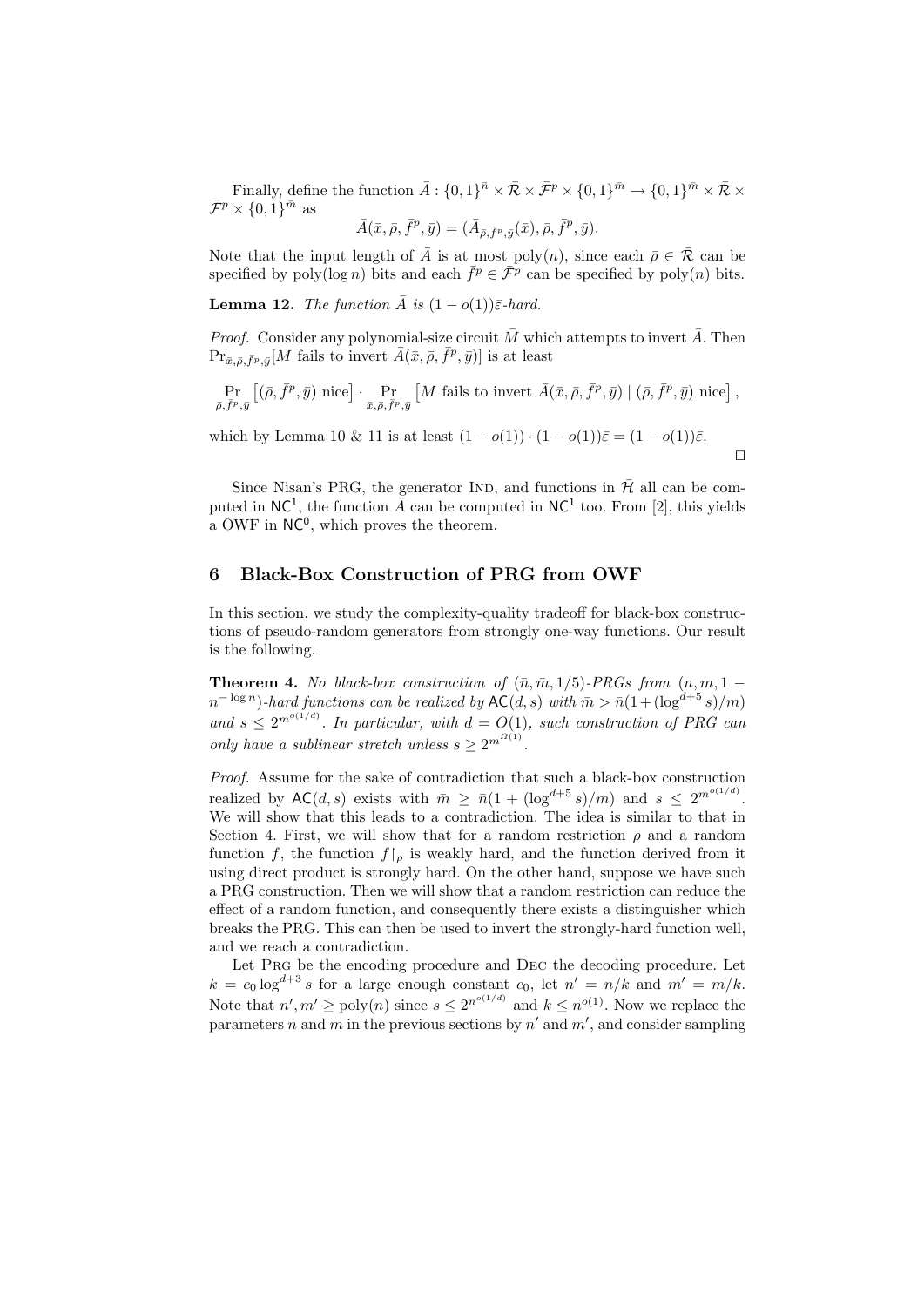function  $f: \{0,1\}^{n'} \to \{0,1\}^{m'}$  and restriction  $\rho: \{0,1\}^{n'} \to \{0,1,\star\}^{m'}$ . Set the parameters:

$$
\alpha = 1/\log^{d+1} s
$$
,  $\beta = (\log^2 s)/m'$ , and  $b = t^2 m'$ .

Similar to Lemma 5, one can show that the function  $f|_{\rho}$  is  $\Omega(\alpha)$ -hard with high probability (using an almost identical proof). If  $f|_{\rho}$  is  $\Omega(\alpha)$ hard, the function  $f_{\rho}^k$ :  $\{0,1\}^{kn'} \rightarrow \{0,1\}^{km'}$  defined as  $f_{\rho}^k(x_1,\ldots,x_k)$  =  $(f\upharpoonright_{\rho}(x_1),\ldots,f\upharpoonright_{\rho}(x_k))$  is  $(1-n^{-\log n})$ -hard, according to [21]. Thus we have the following.

**Lemma 13.** For most  $\rho \in \mathcal{R}$ , for any oracle algorithm  $M_{\rho}$  making at most  $\text{poly}(n)$  oracle queries, for most  $f \in \mathcal{F}$ ,  $\Pr_{x \in \mathcal{U}_n} [M_{\rho}^{f_{\rho}^k}$  inverts  $f_{\rho}^k(x)] \leq n^{-\log n}$ .

For  $x, x' \in \{0, 1\}^n$ , let  $\triangle(x, x') = |\{i \in [n] : x_i \neq x'_i\}|/n$ , their relative Hamming distance. Then as in Section 4, one can show that the random restriction can reduce the effect of the random function on PRG.

**Lemma 14.** For most  $\rho \in \mathcal{R}$ , there exists a function  $\bar{G}_{\rho} : \{0,1\}^{\bar{n}} \to \{0,1\}^{\bar{m}}$ such that for most  $f \in \mathcal{F}$ ,  $E_{\bar{x}}[\Delta(\bar{G}_{\rho}(\bar{x}), \text{PrG}^{f_{\rho}^{k}}(\bar{x})] = \mu$  for some  $\mu = O(1/m')$ .

Form such a function  $\bar{G}_{\rho}$ , one can construct a distinguisher  $\bar{D}_{\rho}: \{0,1\}^{\bar{m}} \to$  $\{0,1\}$  for PRG<sup>f<sub>p</sub></sup>, defined by  $\bar{D}_{\rho}(\bar{y}) = 1$  if and only if there exists some  $\bar{y}'$  in the image of  $\bar{G}_{\rho}$  such that  $\Delta(\bar{y}, \bar{y}') \leq 5\mu$ . The we have the following, whose proof is omitted due to space limitation.

**Lemma 15.** For most  $\rho \in \mathcal{R}$ , there exists a distinguisher  $\bar{D}_{\rho}$ :  $\{0,1\}^{\bar{m}} \to \{0,1\}$ such that for most  $f \in \mathcal{F}$ ,  $\bar{D}_{\rho}$  can 1/5-distinguish  $\text{PrG}^{f_{\rho}^k}$ .

According to the lemma, for most  $\rho \in \mathcal{R}$  and  $f \in \mathcal{F}$ , the function  $M_{\rho} =$  $\text{Dec}^{\bar{D}_{\rho}}$  achieves  $\text{Pr}_{x}[M_{\rho}^{f_{\rho}^{k}}]$  inverts  $f_{\rho}^{k}(x)] > n^{-\log n}$ . This contradicts Lemma 13, since Dec makes at most a polynomial number of queries to the oracle. Thus we have the theorem.

## References

- 1. Noga Alon, László Babai, Johan Håstad, and Rene Peralta. Some constructions of alomost k-wise independent random variables. Random Structures and Algorithms, 3(3), pages 289–304, 1992.
- 2. Benny Applebaum, Yuval Ishai, and Eyal Kushilevitz. Cryptography in  $NC^0$ . In Proceedings of the 45th Annual IEEE Symposium on Foundations of Computer Science, pages 166–175, 2004.
- 3. Ravi B. Boppana. The average sensitivity of bounded-depth circuits. Information Processing Letters, 63(5), pages 257–261, 1997.
- 4. Giovanni Di Crescenzo and Russell Impagliazzo. Security-preserving hardnessamplification for any regular one-way function. In Proceedings of the 31st Annual ACM Symposium on Theory of Computing, pages 169–178, 1999.